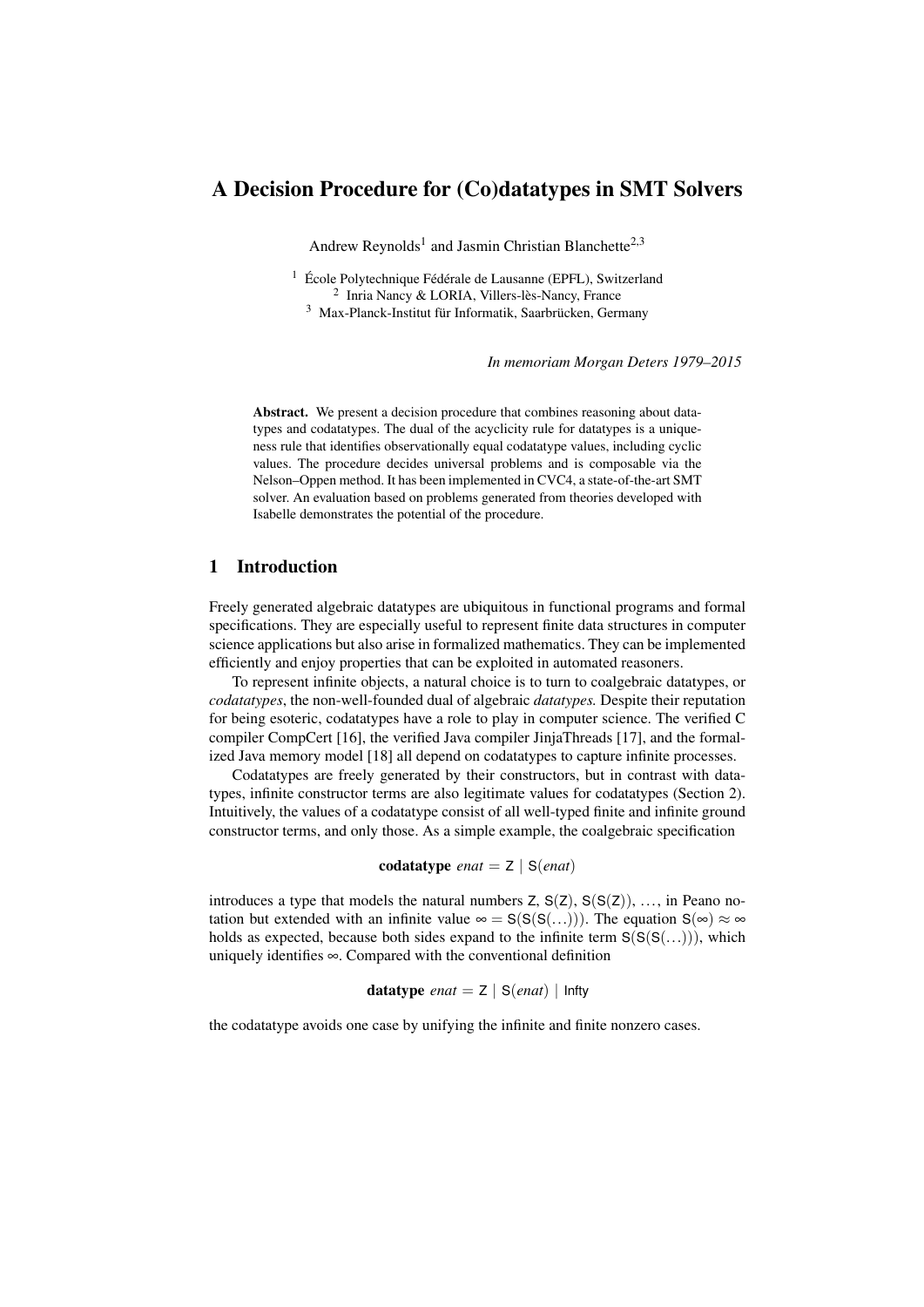Datatypes and codatatypes are an integral part of many proof assistants, including Agda, Coq, Isabelle, Matita, and PVS. In recent years, datatypes have emerged in a few automatic theorem provers as well. The SMT-LIB format, implemented by most SMT solvers, has been extended with a syntax for datatypes. In this paper, we introduce a unified decision procedure for universal problems involving datatypes and codatatypes in combination (Section [3\)](#page-5-0). The procedure is described abstractly as a calculus and is composable via the Nelson–Oppen method [\[21\]](#page-18-3). It generalizes the procedure by Barrett et al. [\[2\]](#page-17-0), which covers only datatypes.

Datatypes and codatatypes share many properties, so it makes sense to consider them together. There are, however, at least three important differences. First, *codatatypes need not be well-founded.* For example, the type **codatatype**  $stream_{\tau} =$  SCons( $\tau$ , *stream<sub>τ</sub>*) of infinite sequences or streams over an element type  $\tau$  is allowed; the corresponding datatype would be rejected as non-well-founded [\[6\]](#page-17-1). Second, *a uniqueness rule takes the place of the acyclicity rule of datatypes.* Cyclic constraints such as  $x \approx S(x)$  are unsatisfiable for datatypes, thanks to an acyclicity rule, but satisfiable for codatatypes. For the latter, a uniqueness rule ensures that two values having the same infinite expansion must be equal; from  $x \approx S(x)$  and  $y \approx S(y)$ , it deduces  $x \approx y$ . These two rules are needed to ensure completeness (solution soundness) on universal problems. They cannot be expressed as finite axiomatizations, so they naturally belong in a decision procedure. Third, *it must be possible to express cyclic* (*regular*) *values as closed terms and to enumerate them.* This is necessary both for finite model finding [\[24\]](#page-18-4) and for theory combinations. The  $\mu$ -binder notation associates a name with a subterm; it is used to represent cyclic values in the generated models and in the metatheory. For example, the  $\mu$ -term SCons(1,  $\mu$ s. SCons(0, SCons(9, s))) stands for the lasso-shaped sequence  $1,0,9,0,9,0,9,...$ 

Our procedure is implemented in the SMT solver CVC4 [\[1\]](#page-17-2) as a combination of rewriting and a theory solver (Section [4\)](#page-13-0). It consists of about 2000 lines of C++ code, most of which are shared between datatypes and codatatypes. The code is integrated in the development version of the solver and is expected to be part of the CVC4 1.5 release. An evaluation on problems generated from Isabelle theories using the Sledgehammer tool [\[3\]](#page-17-3) demonstrates the usefulness of the approach (Section [5\)](#page-15-0).

*Related Work.* Barrett et al. [\[2\]](#page-17-0) provide a good account of related work on datatypes as of 2007, in addition to describing their implementation in CVC3. Since then, datatypes have been added not only to CVC4 (a complete rewrite of CVC3) but also to the SMT solver Z3 [\[20\]](#page-18-5) in unpublished work by Leonardo de Moura and to a SPASS-like superposition prover by Daniel Wand [\[29\]](#page-18-6). Closely related are the automatic structural induction in both kinds of provers  $[12, 23]$  $[12, 23]$ , the (co)datatype and (co)induction support in Dafny [\[15\]](#page-18-8), and the (semi-)decision procedures for datatypes implemented in Leon [\[28\]](#page-18-9) and RADA [\[22\]](#page-18-10). Datatypes are supported by the higher-order model finder Refute [\[30\]](#page-18-11). Its successor, Nitpick [\[5\]](#page-17-5), can also generate models involving cyclic codatatype values. Cyclic values have been studied extensively under the heading of regular or rational trees—see Carayol and Morvan [\[7\]](#page-17-6) and Djellou et al. [\[8\]](#page-17-7) for recent work. The  $\mu$ -notation is inspired by the  $\mu$ -calculus [\[9,](#page-17-8) [14,](#page-17-9) etc.].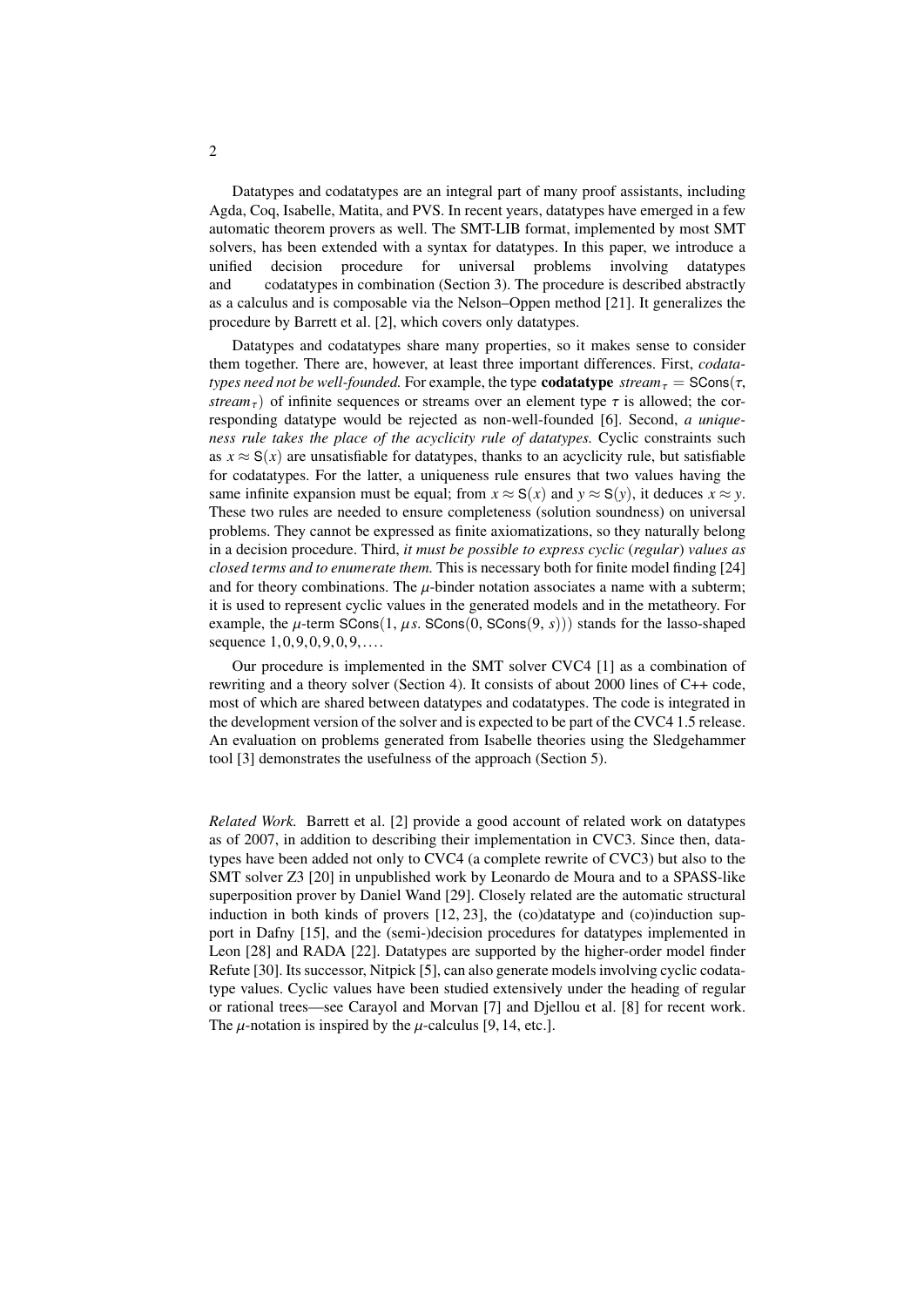*Conventions.* Our setting is a monomorphic (or many-sorted) first-order logic. A signature  $\Sigma = (\mathcal{Y}, \mathcal{F})$  consists of a set of types  $\mathcal{Y}$  and a set of function symbols  $\mathcal{F}$ . Types are atomic sorts and interpreted as nonempty domains. The set *Y* must contain a distinguished type *bool* interpreted as the set of truth values. The metavariables  $\delta$ ,  $\varepsilon$  range over (co)datatypes, whereas  $\tau$ ,  $\nu$  range over arbitrary types.

Function symbols are written in a sans-serif font (e.g., f, g) to distinguish them from variables (e.g., *x*, *y*). Names starting with an uppercase letter (e.g., S) are reserved for constructors. With each function symbol f is associated a list of argument types  $\tau_1, \ldots, \tau_n$  (for  $n \geq 0$ ) and a return type  $\tau$ , written f:  $\tau_1 \times \cdots \times \tau_n \to \tau$ , which collapses to f:  $\tau$  if  $n = 0$ . Functions invocations  $f(t_1,...,t_n)$  apply the *n*-ary function symbol f to *n* well-typed arguments  $t_1 : \tau_1, \ldots, t_n : \tau_n$ . Nullary function symbols, called constants, can appear without parentheses in terms. The set  $\mathcal F$  must at least contain true, false : *bool*, interpreted as truth values. The only predicate is equality  $(\approx)$  and belongs to the logical symbols; other predicates can be represented as functions to *bool*, with <sup>p</sup>(...) abbreviating  $p(...) \approx true$ . The notation  $t^{\tau}$  stands for a term *t* of type  $\tau$ . When applied to terms the symbol  $-\tau$  denotes syntactic equality. The operator  $\Lambda_{\tau}(q)$  abbreviates a to terms, the symbol = denotes syntactic equality. The operator  $\bigwedge_i \varphi_i$  abbreviates a<br>conjunction  $\bigotimes_i \bigwedge_i \bigotimes_i \bigtriangleup_i$  Finally  $\bar{x}$  abbreviates a list or tuple  $x_i$ conjunction  $\varphi_1 \wedge \cdots \wedge \varphi_n$ . Finally,  $\bar{x}$  abbreviates a list or tuple  $x_1, \ldots, x_n$ .

### <span id="page-2-0"></span>2 (Co)datatypes

We fix a signature  $\Sigma = (\mathcal{Y}, \mathcal{F})$ . The types are partitioned into  $\mathcal{Y} = \mathcal{Y}_{dt} \oplus \mathcal{Y}_{cot}$   $\oplus \mathcal{Y}_{cot}$ , where  $\gamma_{dt}$  are the *datatypes*,  $\gamma_{\text{cod}}$  are the *codatatypes*, and  $\gamma_{\text{ord}}$  are the *ordinary types* (which can be interpreted or not). The function symbols are partitioned into  $\mathcal{F} = \mathcal{F}_{ctr} \oplus$  $\mathcal{F}_{\text{sel}}$ , where  $\mathcal{F}_{\text{ctr}}$  are the *constructors* and  $\mathcal{F}_{\text{sel}}$  are the *selectors*. There is no need to consider further function symbols because they can be abstracted away as variables when combining theories. Σ-terms are standard first-order terms over  $\Sigma$ , without  $\mu$ -binders.

In an SMT problem, the signature is typically given by specifying first the uninterpreted types in any order, then the (co)datatypes with their constructors and selectors in groups of mutually (co)recursive groups of (co)datatypes, and finally any other function symbols. Each (co)datatype specification consists of  $\ell$  mutually recursive types that are either all datatypes or all codatatypes. Polymorphic types, nested (co)recursion, and datatype–codatatype mixtures fall outside this fragment. We allow ourselves some notational parameterization through subscripts—for example, *stream*<sub> $\tau$ </sub> denotes a family of ground types including *streamint*, *streambool*, and *streamstreamreal* .

Each (co)datatype  $\delta$  is equipped with  $m > 1$  constructors, and each constructor for  $\delta$ takes zero or more arguments and returns a  $\delta$  value. The argument types must be either ordinary, among the already known (co)datatypes, or among the (co)datatypes being introduced. To every argument corresponds a selector. The names for the (co)datatypes, the constructors, and the selectors must be distinct and different from existing names. Schematically:

$$
(\mathbf{co})\mathbf{datatype} \delta_1 = C_{11}([\mathbf{s}_{11}^1:]\tau_{11}^1,\ldots, [\mathbf{s}_{11}^{n_{11}}:]\tau_{11}^{n_{11}}) | \cdots | C_{1m_1}(\ldots)
$$
  
and  $\delta_\ell = C_{\ell 1}(\ldots) | \cdots | C_{\ell m_\ell}(\ldots)$ 

with  $C_{ij}: \tau_{ij}^1 \times \cdots \times \tau_{ij}^{n_{ij}} \to \delta_i$  and  $s_{ij}^k: \delta_i \to \tau_{ij}^k$ . Defaults are assumed for the selector pames if they are omitted. The  $\delta$  constructors and selectors are denoted by  $\mathcal{F}^{\delta}$  and  $\mathcal{F}^{\delta}$ . names if they are omitted. The  $\delta$  constructors and selectors are denoted by  $\mathcal{F}_{\text{ctr}}^{\delta}$  and  $\mathcal{F}_{\text{sel}}^{\delta}$ .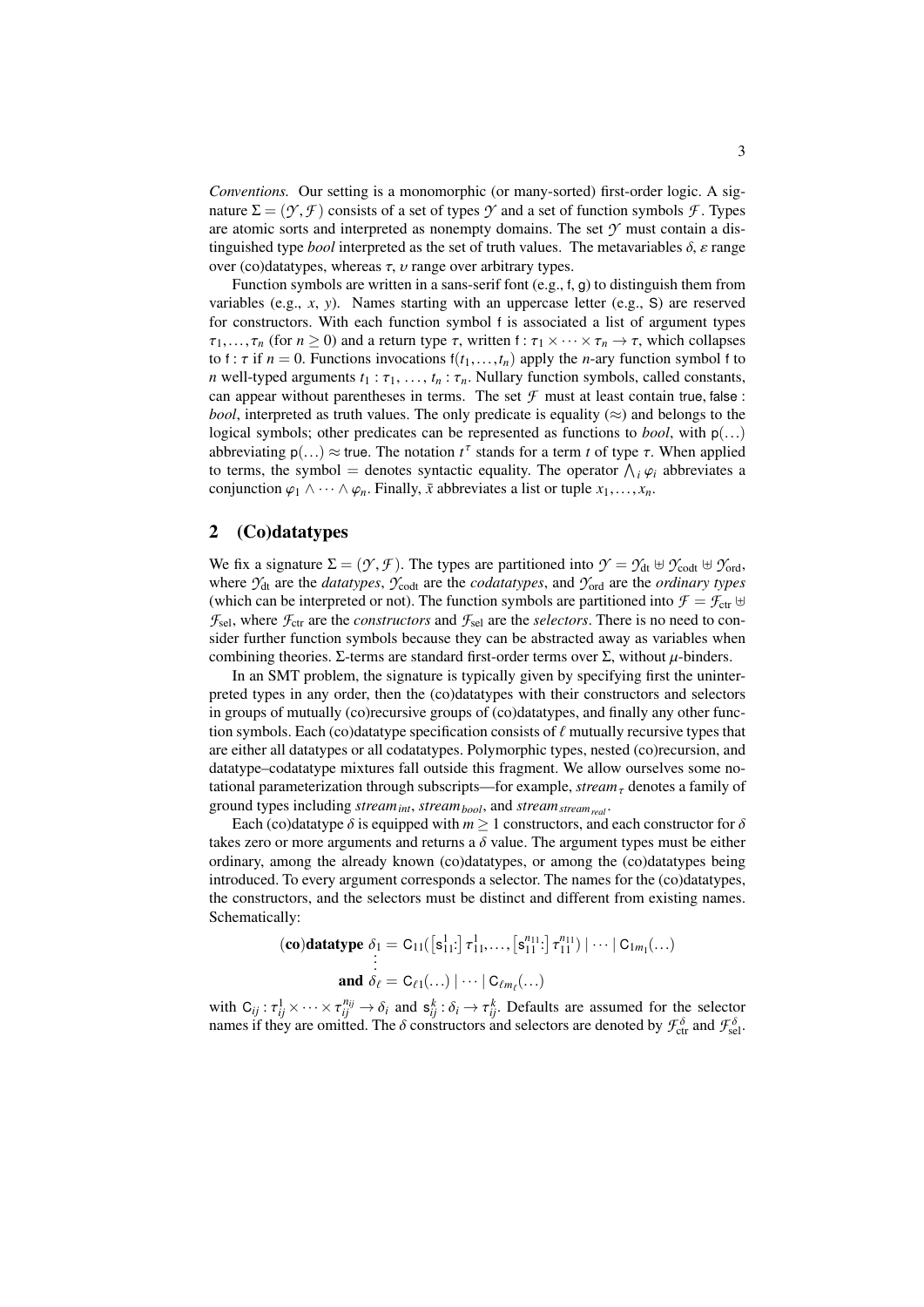For types with several constructors, it is useful to provide discriminators  $d_{ij}$ :  $\delta_i \rightarrow bool$ . Instead of extending *F*, we let  $d_{ij}(t)$  be an abbreviation for  $t \approx C_{ij}(s_{ij}^1(t),...,s_{ij}^{n_{ij}}(t))$ .<br>Here are a few examples of legal specifications of (co)datatype families: Here are a few examples of legal specifications of (co)datatype families:

> **codatatype**  $llist_\tau$  = LNil | LCons(τ,  $llist_\tau$ ) **datatype**  $tree_τ = Node(τ, forest_τ)$ <br>
> and  $forest_τ =ِ FNil | FCons($ *tre* **and**  $forest_{\tau}$  = FNil | FCons(*tree*<sub>τ</sub>, *forest*<sub>τ</sub>)

Because all types must be inhabited (nonempty), a datatype specification is admissible only if a ground constructor term can be exhibited. This rules out non-well-founded specifications such as

 $\textbf{datatype } fstream_{\tau} = \textsf{FSCons}(\tau, fstream_{\tau})$ 

For codatatypes, no admissibility check is necessary because there is always a term, finite or infinite, that witnesses nonemptiness [\[6\]](#page-17-1).

A type  $\delta$  depends on another type  $\varepsilon$  if  $\varepsilon$  is the type of an argument to one of  $\delta$ 's constructors. Semantically, a set of types is *mutually* (*co*)*recursive* if and only if the associated dependency graph is strongly connected. A type is (*co*)*recursive* if it belongs to such a set of types. Types can be declared together in a mutual fashion even if they are not actually (co)recursive. The semantic notion is more precise and is the one that interests us. Non(co)recursive type specifications such as

> **datatype**  $option_{\tau} = None | Some(\tau)$ codatatype *complex* <sup>=</sup> Complex(re: *real*, im: *real*)

are permitted. At the semantic level, it makes no difference whether such types are introduced as datatypes or as codatatypes.

One way to characterize datatypes is as the initial model of the selector–constructor equations [\[2\]](#page-17-0). A drawback of this approach is that it does not naturally account for selectors applied to wrong constructors. Barrett et al. address this by parameterizing the construction by default values, but this gives rise to spurious equalities between unrelated terms—e.g.,  $s_1^1(C_2) \approx s_1^1(C_3)$ . This flaw could be corrected, but the added complexity seems to suggest that selectors are better characterized axiomatically.

A related semantic view of datatypes is as initial algebras. Codatatypes are then defined dually as final coalgebras [\[26\]](#page-18-12). The datatypes are generated by their constructors, whereas the codatatypes are viewed through their selectors.

Datatypes and codatatypes share many basic properties. All properties below are implicitly universally quantified and range over all  $i$ ,  $j$ ,  $j'$ , and  $k$  within bounds:

> Distinctness:  $C_{ij}(\bar{x}) \not\approx C_{ij}(\bar{y})$  if  $j \neq j'$ Injectivity:  $C_{ij}(x_1,...,x_{n_{ij}}) \approx C_{ij}(y_1,...,y_{n_{ij}}) \longrightarrow x_k \approx y_k$ <br>Exhaustiveness:  $d_{i1}(x) \vee \cdots \vee d_{im_i}(x)$ Selection:  $\mathbf{s}_{ij}^k(C_{ij}(x_1,...,x_{n_{ij}})) \approx x_k$

Expressed in the algebraic jargon, exhaustiveness helps ensure that "no junk" exists, whereas distinctness and injectivity guarantee that "no confusion" can arise. The result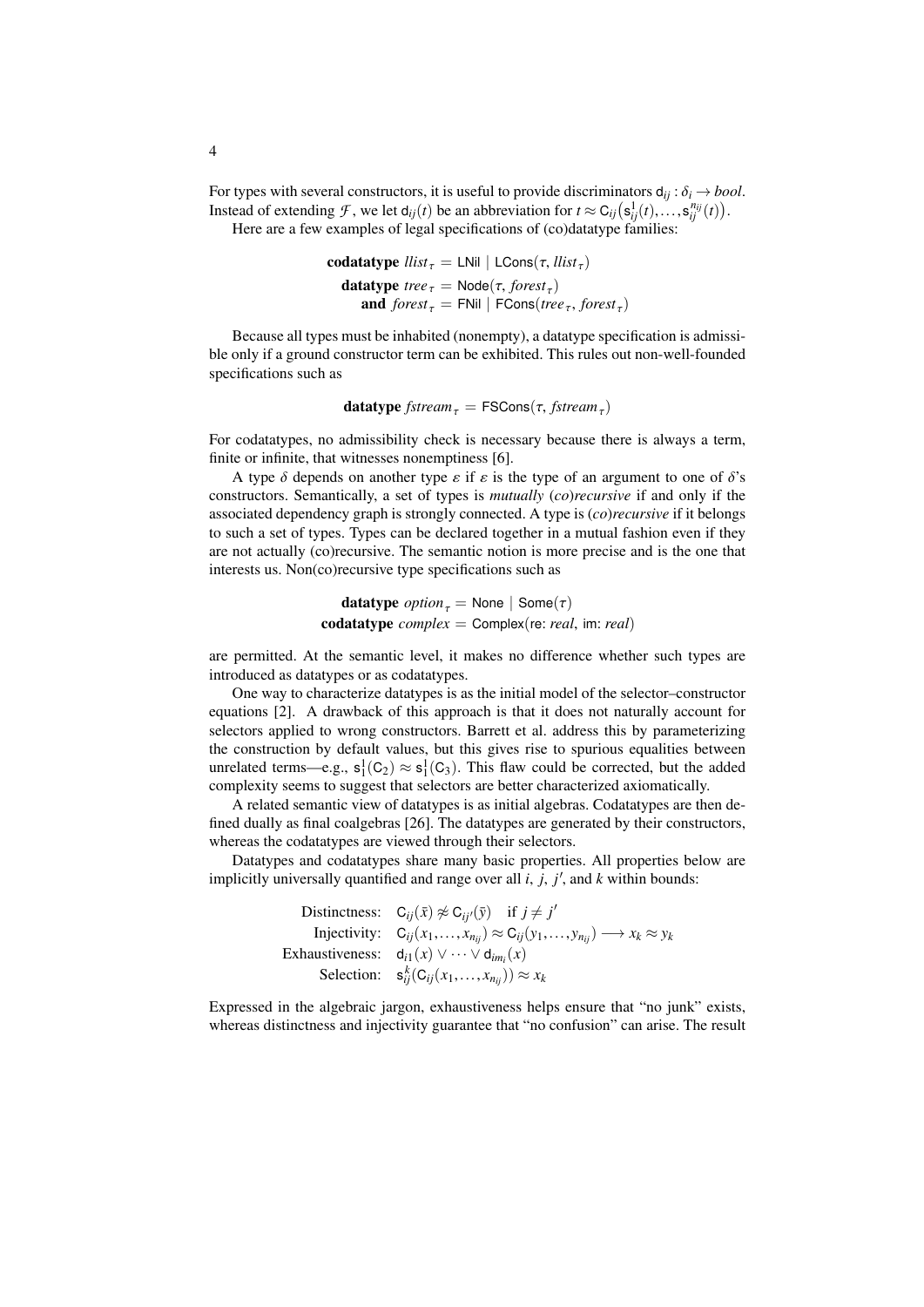of selectors applied to the wrong constructor is left completely unspecified. Datatypes are additionally characterized by an induction principle:

Induction: 
$$
\frac{\bigwedge_{i,j} \forall x_1 \dots x_{n_{ij}}.\left(\bigwedge_k IH_{ij}^k[x_k]\right) \longrightarrow P_i[\mathsf{C}_{ij}(x_1,\dots,x_{n_{ij}})]}{\bigwedge_i P_i[v_i]}
$$

where the induction hypothesis  $IH_{ij}^{k}(x)$  denotes either  $P_{i}(x)$  if there exists some *i*' such that the formula is type-correct or else  $\top$ . The principle ensures that the interpretation of datatypes is standard. For the natural numbers constructed from Z and S, induction prohibits models that contain cyclic values—e.g., an *n* such that  $n \approx S(n)$ —or even infinite acyclic values  $S(S(...))$ .

For codatatypes, the dual notion is called coinduction. It depends on witnesses  $R_i$ that are required to be bisimulations:

$$
\begin{array}{ll}\n\bigwedge_i R_i[v_i, w_i] \\
\text{Conduction:} & \xrightarrow{\bigwedge_i \forall v \ w. \ R_i[v, w] \longrightarrow \bigwedge_j d_j(v) \approx d_j(w) \land d_j(v) \longrightarrow \bigwedge_k s_{ij}^k(v) \sim s_{ij}^k(w)} \\
\bigwedge_i v_i \approx w_i\n\end{array}
$$

where  $x \sim y$  denotes either  $R_i/[x, y]$  if there exists some *i*<sup> $\prime$ </sup> such that the formula is type-correct or  $x \approx y$  otherwise. This axiom encodes a form of extensionality: Two values that correct or  $x \approx y$  otherwise. This axiom encodes a form of extensionality: Two values that yield the same observations must be equal, where the observations are made through selectors and discriminators.

In addition, codatatypes are guaranteed to contain all values corresponding to infinite ground constructor terms. In general, this cannot be captured by a first-order axiomatization, since there may be uncountably many of them. For example, *streamint* is isomorphic to the uncountable function space  $nat \rightarrow int$ .

Given a signature Σ, *DC* refers to the *theory of datatypes and codatatypes*, which defines a class of  $\Sigma$ -interpretations  $\mathscr{J}$ , namely the ones that satisfy the properties mentioned in this section, including (co)induction. The interpretations in  $\mathscr J$  share the same interpretation for constructor terms and correctly applied selector terms (up to isomorphism) but may differ on variables and wrongly applied selector terms. A formula is  $DC$ -*satisfiable* if there exists an interpretation in  $\mathscr I$  that satisfies it. For deciding universal formulas, induction can be replaced by the acyclicity axiom schema, which states that constructor terms cannot be equal to any of their proper subterms [\[2\]](#page-17-0). Dually, coinduction can be replaced by the uniqueness schema, which asserts that codatatype values are fully characterized by their expansion [\[26,](#page-18-12) Theorem 8.1,  $2 \Leftrightarrow 5$ ].

Some codatatypes are so degenerate as to be finite even though they have infinite values. A simple example is **codatatype**  $a = A(a)$ , whose unique value is  $\mu a$ . A(*a*). Other specimens are *streamunit* and

$$
\begin{aligned} \textbf{codattype} \ b &= \mathsf{B}(b, c, b, \textit{unit})\\ \textbf{and} \ c &= \mathsf{C}(a, b, c) \end{aligned}
$$

where *unit* is a datatype with the single constructor Unity : *unit*. We call such types *corecursive singletons*. For the decision procedure, it will be crucial to detect these. A type may also be a corecursive singleton only in some models. If the example above is altered to make *unit* an uninterpreted type, *b* and *c* will be singletons precisely when *unit*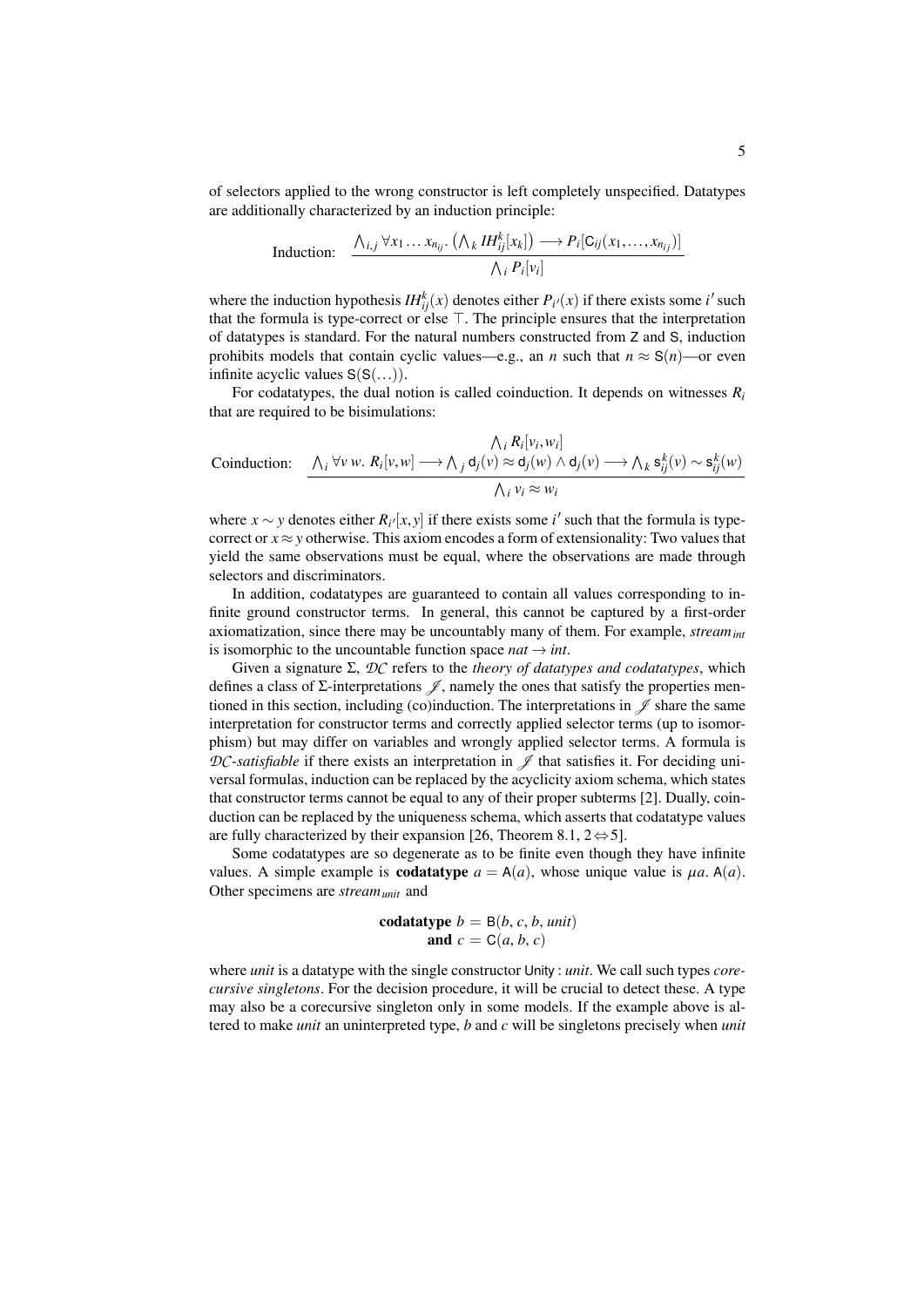is interpreted as a singleton. Fortunately, given cardinalities for the ordinary types, it is easy to characterize this degenerate case.

<span id="page-5-1"></span>**Lemma 1.** Let  $\delta$  be a corecursive codatatype. For any interpretation in  $\mathcal{J}$ , the domain *interpreting* δ *is either infinite or a singleton. In the latter case,* δ *necessarily has a single constructor, whose arguments have types that are interpreted as singleton domains.*

*Proof.* By definition, the type is equipped with at least one (directly or indirectly) corecursive constructor C. If it additional has second corecursive constructor D, it is possible to encode infinitely many alternation patterns—e.g.,  $C(D(C(C(...))))$ —all of which correspond to distinct values (by distinctness and injectivity). If the type has a noncorecursive constructor E, it is possible to create terms of arbitrary depths—e.g.,  $C(\ldots(C(E))\ldots)$ . In both cases, there can be no finite models.

Therefore, C must be the only constructor. If any of its noncorecursive arguments has a cardinality greater than 1, it is possible to encode alternation patterns using it e.g.,  $C(0, C(1, C(0, C(0, ...))))$ —which again excludes finite models. Otherwise, the coinduction principle ensures that the type has at most one value. coinduction principle ensures that the type has at most one value.

### <span id="page-5-0"></span>3 The Decision Procedure

Given a fixed signature  $\Sigma$ , the decision procedure for the universal theory of (co)datatypes determines the  $DC$ -satisfiability of finite sets  $E$  of literals: equalities and disequalities between  $\Sigma$ -terms, whose variables are interpreted existentially. The procedure is formulated as a tableau-like calculus. Proving a universal quantifier-free conjecture is reduced to showing that its negation is unsatisfiable. The presentation is inspired by Barrett et al. [\[2\]](#page-17-0) but higher-level, using unoriented equations instead of oriented ones.

To simplify the presentation, we make a few assumptions about Σ. First, all codatatypes are corecursive. This is reasonable because noncorecursive codatatypes can be seen as nonrecursive datatypes. Second, all ordinary types have infinite cardinality. Without quantifiers, the constraints *E* cannot entail an upper bound on the cardinality of any uninterpreted type, so it is safe to consider these types infinite. As for ordinary types interpreted finitely by other theories (e.g., bit vectors), each interpreted type having finite cardinality *n* can be viewed as a datatype with *n* nullary constructors [\[2\]](#page-17-0).

A derivation rule can be applied to *E* if the preconditions are met. The conclusion either specifies equalities to be added to *E* or is  $\perp$  (contradiction). One rule has multiple conclusions, denoting branching. An application of a rule is *redundant* if one of its non- ⊥ conclusions leaves *E* unchanged. A *derivation tree* is a tree whose nodes are finite sets of equalities, such that child nodes are obtained by a nonredundant application of a derivation rule to the parent. A derivation tree is *closed* if all of its leaf nodes are ⊥. A node is *saturated* if no nonredundant instance of a rule can be applied to it.

The calculus consists of three sets of rules, given in Figures [1](#page-7-0) to [3,](#page-7-1) corresponding to three phases. The first phase computes the bidirectional closure of *E*. The second phase makes inferences based on acyclicity (for datatypes) and uniqueness (for codatatypes). The third phase performs case distinctions on constructors for various terms occurring in *E*. The rules belonging to a phase have priority over those of subsequent phases. The rules are applied until the derivation tree is closed or all leaf nodes are saturated.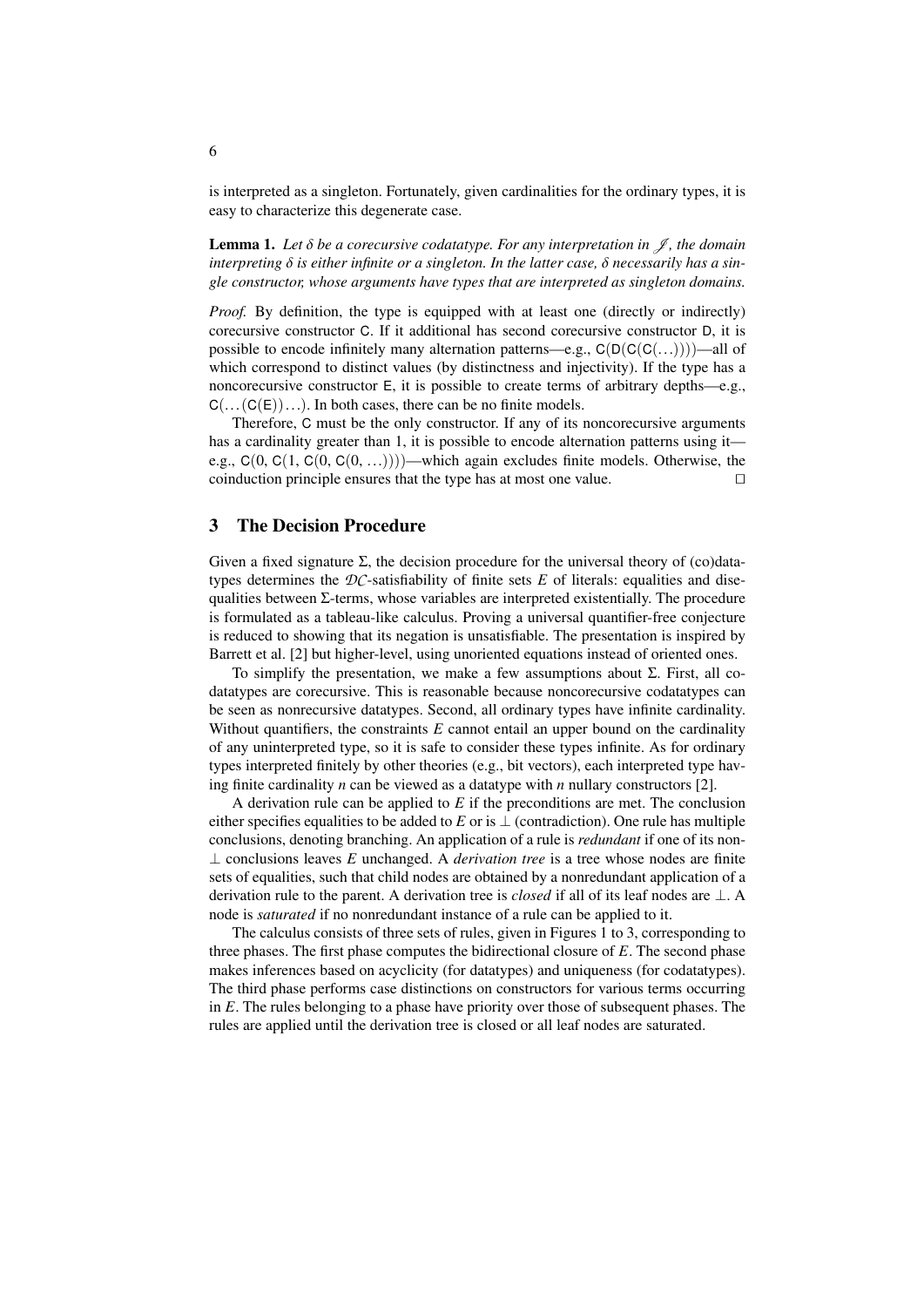*Phase 1: Computing the Bidirectional Closure* (Figure [1\)](#page-7-0). In conjunction with Refl, Sym, and Trans, the Cong rule computes the congruence (upward) closure, whereas the Inject and Clash rules compute the unification (downward) closure. For unification, equalities are inferred based on the injectivity of constructors by Inject, and failures to unify equated terms are recognized by Clash. The Conflict rule recognizes when an equality and its negation both occur in *E*, in which case *E* has no model.

Let  $\mathcal{T}(E)$  denote the set of  $\Sigma$ -terms occurring in *E*. At the end of the first phase, *E* induces an equivalence relation over  $T(E)$  such that two terms *t* and *u* are equivalent if and only if  $t \approx u \in E$ . Thus, we can regard E as a set of equivalence classes of terms. For a term  $t \in \mathcal{T}(E)$ , we write [*t*] to denote the equivalence class of *t* in *E*.

*Phase 2: Applying Acyclicity and Uniqueness* (Figure [2\)](#page-7-2). We describe the rules in this phase in terms of a mapping  $A$  that associates with each equivalence class a  $\mu$ -term as its representative.

Formally, µ-*terms* are defined recursively as being either a variable *<sup>x</sup>* or an applied constructor  $\mu x$ . C( $\bar{t}$ ) for some C  $\in \mathcal{F}_{ctr}$  and  $\mu$ -terms  $\bar{t}$  of the expected types. The variable x need not occur free in the  $\mu$ -binder's body, in which case the binder can be omitted.  $FV(t)$  denotes the set of free variables occurring in the  $\mu$ -term *t*. A  $\mu$ -term is *closed* if it contains no free variables. It is *cyclic* if it contains a bound variable. The  $\alpha$ -equiv*alence* relation  $t = \alpha u$  indicates that the  $\mu$ -terms t and  $u$  are syntactically equivalent for some capture-avoiding renaming of  $\mu$ -bound variables—e.g.,  $\mu x$ . D( $y$ , $x$ ) =  $\alpha \mu z$ . D( $y$ , $z$ ), but  $\mu x$ . C(*x*)  $\neq_{\alpha} \mu x$ . D(*y*, *x*)  $\neq_{\alpha} \mu x$ . D(*z*, *x*)  $\neq_{\alpha} \mu y$ . D(*y*, *x*). Two  $\mu$ -terms can denote the same value despite being  $\alpha$ -disequivalent—e.g.,  $\mu x$ . S( $x$ )  $\neq_{\alpha} \mu y$ . S(S(y)).

The  $\mu$ -term  $\mathcal{A}[t^{\tau}]$  describes a class of  $\tau$  values that *t* and other members of *t*'s equiv-<br>loce class can take in models of *F*. When  $\tau$  is a datatype, a cyclic *u*-term describes an alence class can take in models of  $E$ . When  $\tau$  is a datatype, a cyclic  $\mu$ -term describes an infeasible class of values.

The mapping  $\mathcal A$  is defined as follows. With each equivalence class  $[u^\tau]$ , we associate a fresh variable  $\tilde{u}^{\tau}$  and set  $\mathcal{A}[u] := \tilde{u}$ , that is to say there are initially no constraints on the values for any equivalence class [*u*]. The manning  $\mathcal{A}$  is refined by applying the the values for any equivalence class  $[u]$ . The mapping  $A$  is refined by applying the following unfolding rule exhaustively:

$$
\widetilde{u} \in \mathrm{FV}(\mathcal{A}) \quad \mathrm{C}(t_1, \ldots, t_n) \in [u] \quad \mathrm{C} \in \mathcal{F}_{\mathrm{ctr}} \\
 \mathcal{A} := \mathcal{A}[\widetilde{u} \mapsto \mu \widetilde{u}, \mathrm{C}(\widetilde{t_1}, \ldots, \widetilde{t_n})]
$$

FV( $\mathcal{A}$ ) denotes the set of free variables occurring in  $\mathcal{A}$ 's range, and  $\mathcal{A}[x \mapsto t]$  denotes the *variable-capturing* substitution of *t* for *x* in *A*'s range. It is easy to see that the height of terms produced as a result of the unfolding is bounded by the number of equivalence classes of *E*, and thus the construction of *A* will terminate.

*Example 1.* Suppose that *E* contains four distinct equivalence classes  $[w]$ ,  $[x]$ ,  $[y]$ , and  $[z]$ such that  $C(w, y) \in [x]$  and  $C(z, x) \in [y]$  for some  $C \in \mathcal{F}_{ctr}$ . A possible sequence of unfolding steps is given below, omitting trivial entries such as  $[w] \mapsto \widetilde{w}$ .

- 1. Unfold  $\widetilde{x}$ :  $\mathcal{A} = \{ [x] \mapsto \mu \widetilde{x}$ . C $(\widetilde{w}, \widetilde{y}) \}$
- 2. Unfold  $\widetilde{y}$ :  $\mathcal{A} = \{ [x] \mapsto \mu \widetilde{x}$ . C( $\widetilde{w}$ ,  $\mu \widetilde{y}$ . C( $\widetilde{z}$ ,  $\widetilde{x}$ )),  $[y] \mapsto \mu \widetilde{y}$ . C( $\widetilde{z}$ ,  $\widetilde{x}$ )}
- 3. Unfold  $\widetilde{x}$ :  $\mathcal{A} = \{ [x] \mapsto \mu \widetilde{x}$ . C( $\widetilde{w}$ ,  $\mu \widetilde{y}$ . C( $\widetilde{z}$ ,  $\widetilde{x}$ )),  $[y] \mapsto \mu \widetilde{y}$ . C( $\widetilde{z}$ ,  $\mu \widetilde{x}$ . C( $\widetilde{w}$ ,  $\widetilde{y}$ ))}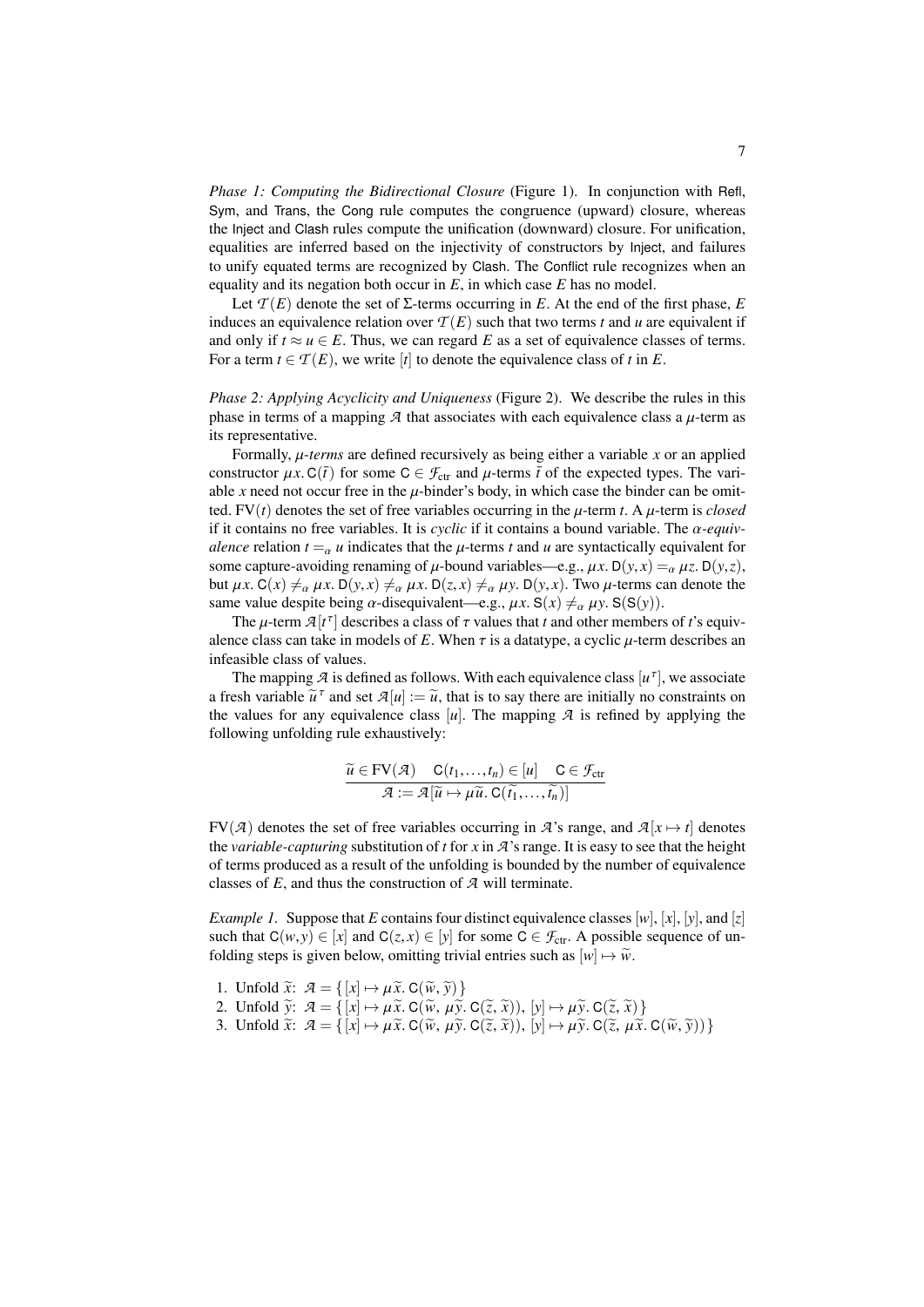$$
\frac{t \in \mathcal{T}(E)}{E := E, t \approx t} \text{ Refl} \qquad \frac{t \approx u \in E}{E := E, u \approx t} \text{ Sym } \qquad \frac{s \approx t, t \approx u \in E}{E := E, s \approx u} \text{ Trans}
$$
\n
$$
\frac{\bar{t} \approx \bar{u} \in E \quad \text{f}(\bar{t}), \text{f}(\bar{u}) \in \mathcal{T}(E)}{E := E, \text{f}(\bar{t}) \approx \text{f}(\bar{u})} \text{ Cong } \qquad \frac{t \approx u, t \not\approx u \in E}{\perp} \text{ Conflict}
$$
\n
$$
\frac{C(\bar{t}) \approx C(\bar{u}) \in E}{E := E, \bar{t} \approx \bar{u}} \text{ Inject} \qquad \frac{C(\bar{t}) \approx D(\bar{u}) \in E \quad C \neq D}{\perp} \text{ Class}
$$

<span id="page-7-0"></span>Figure 1. Derivation rules for bidirectional closure

$$
\frac{\delta \in \mathcal{Y}_{dt} \quad \mathcal{A}[t^{\delta}] = \mu x. \, u \quad x \in FV(u)}{\perp} \text{ Acyclic} \qquad \frac{\delta \in \mathcal{Y}_{\text{codt}} \quad \mathcal{A}[t^{\delta}] =_{\alpha} \mathcal{A}[u^{\delta}]}{E := E, \, t \approx u} \text{ Unique}
$$

<span id="page-7-2"></span>Figure 2. Derivation rules for acyclicity and uniqueness

$$
t^{\delta} \in \mathcal{T}(E) \quad \mathcal{F}_{\text{ct}}^{\delta} = \{C_1, \dots, C_m\}
$$
  
\n
$$
s(t) \in \mathcal{T}(E) \text{ and } s \in \mathcal{F}_{\text{set}}^{\delta} \text{ or } (\delta \in \mathcal{Y}_{\text{dt}} \text{ and } \delta \text{ is finite})
$$
  
\n
$$
E := E, t \approx C_1(s_1^1(t), \dots, s_1^{n_1}(t)) \quad \cdots \quad E := E, t \approx C_m(s_m^1(t), \dots, s_m^{n_m}(t))
$$
Split
$$
\frac{t^{\delta}, u^{\delta} \in \mathcal{T}(E) \quad \delta \in \mathcal{Y}_{\text{codt}} \quad \delta \text{ is a singleton}}{E := E, t \approx u} \text{ Single}
$$

<span id="page-7-1"></span>Figure 3. Derivation rules for branching

The resulting *A* indicates that the values for *x* and *y* in models of *E* must be of the forms  $C(\widetilde{w},C(\widetilde{z},C(\widetilde{w},C(\widetilde{z},...))))$  and  $C(\widetilde{z},C(\widetilde{w},C(\widetilde{z},C(\widetilde{w},...))))$ , respectively.

Given the mapping  $A$ , the Acyclic and Unique rules work as follows. For acyclicity, if  $[t]$  is a datatype equivalence class whose values  $\mathcal{A}[t] = \mu x$ . *u* are cyclic (as expressed by  $x \in FV(u)$ , then *E* is *DC*-unsatisfiable. For uniqueness, if [*t*], [*u*] are two codatatype equivalence classes whose values  $\mathcal{A}[t]$ ,  $\mathcal{A}[u]$  are  $\alpha$ -equivalent, then  $t \approx u$ . Comparison for  $\alpha$ -equivalence may seem too restrictive, since  $\mu x$ . S(*x*) and  $\mu y$ . S(S(*y*)) specify the same value despite being  $\alpha$ -disequivalent, but the rule will make progress by discovering that the subterm  $S(y)$  of  $\mu y$ .  $S(S(y))$  must be equal to the entire term as demonstrated next.

*Example 2.* Let  $E = \{x \approx S(x), y \approx S(S(y))\}$ . After phase 1, the equivalence classes are  $\{x, S(x)\}, \{y, S(S(y))\}, \text{ and } \{S(y)\}.$  Constructing  $\mathcal A$  yields

$$
\mathcal{A}[x] = \mu \widetilde{x}. \mathbf{S}(\widetilde{x}) \quad \mathcal{A}[y] = \mu \widetilde{y}. \mathbf{S}(\mu \widetilde{\mathbf{S}(y)}. \mathbf{S}(\widetilde{y})) \quad \mathcal{A}[\mathbf{S}(y)] = \mu \widetilde{\mathbf{S}(y)}. \mathbf{S}(\mu \widetilde{y}. \mathbf{S}(\widetilde{\mathbf{S}(y)}))
$$

Since  $\mathcal{A}[y] = \alpha \mathcal{A}[S(y)]$ , the Unique rule applies to derive  $y \approx S(y)$ . At this point, phase 1 is activated again, yielding  $\{x, S(x)\}\$  and  $\{y, S(y), S(S(y))\}\$ . The mapping *A* is updated accordingly:

$$
\mathcal{A}[x] = \mu \tilde{x}, \mathbf{S}(\tilde{x}) \qquad \qquad \mathcal{A}[y] = \mu \tilde{y}, \mathbf{S}(\tilde{y})
$$

8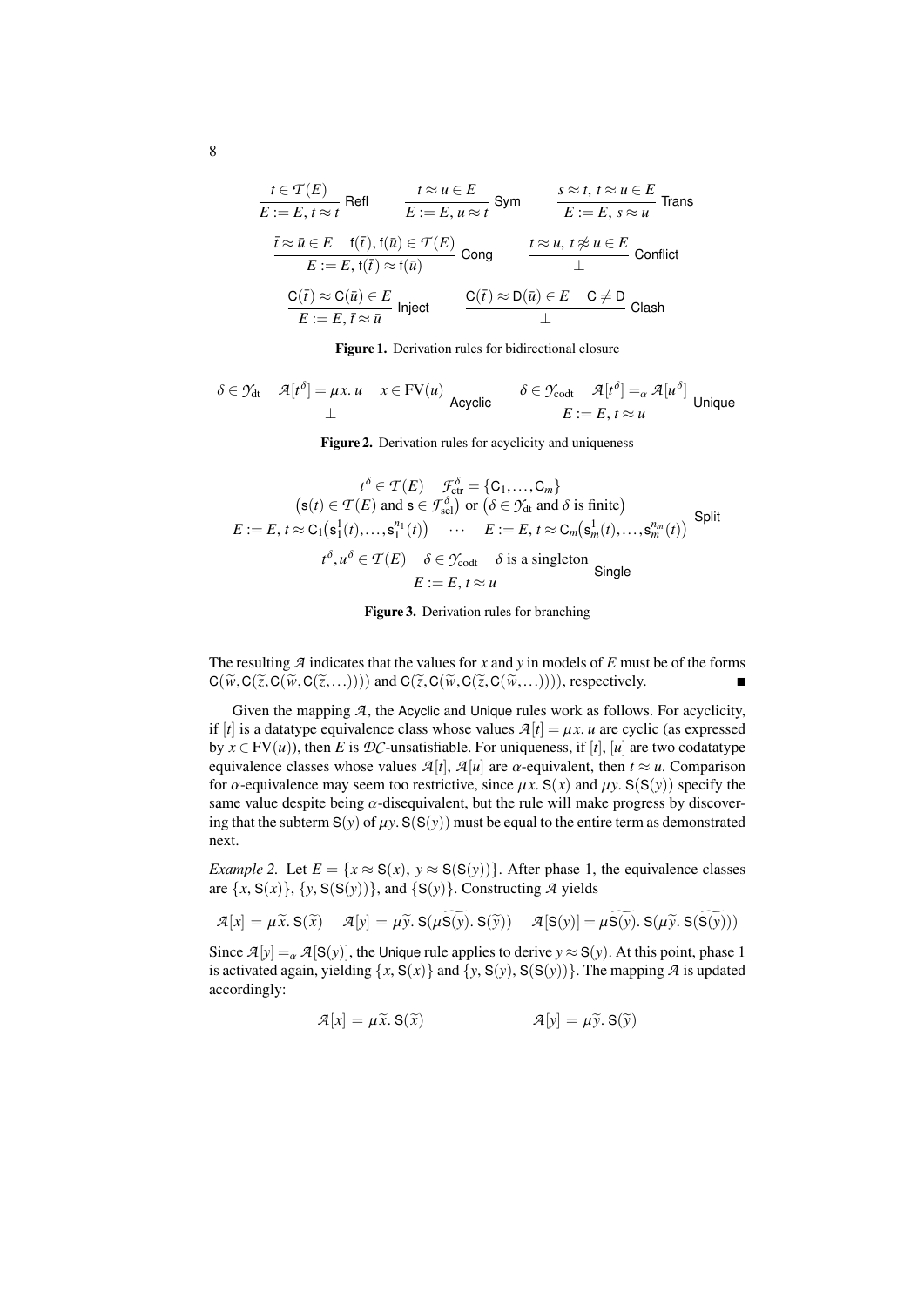Since  $\mathcal{A}[x] = \alpha \mathcal{A}[y]$ , Unique can finally derive  $x \approx y$ .

*Phase 3: Branching* (Figure [3\)](#page-7-1). If a selector is applied to a term *t*, or if *t*'s type is a finite datatype,  $t$ 's equivalence class must contain a  $\delta$  constructor term. This is enforced in the third phase by the Split rule. Another rule, Single, focuses on the degenerate case where two terms have the same corecursive singleton type and are therefore equal. Both Split's finiteness assumption and Single's singleton constraint can be evaluated statically based on a recursive computation of the cardinalities of the constructors' argument types.

*Correctness.* Correctness means that if there exists a closed derivation tree with root node  $E$ , then  $E$  is  $D\mathcal{C}$ -unsatisfiable; and if there exists a derivation tree with root node *E* that contains a saturated node, then *E* is  $DC$ -satisfiable.

#### <span id="page-8-0"></span>Theorem 2 (Termination). *All derivation trees are finite.*

*Proof.* Consider a derivation tree with root node *E*. Let  $D \subseteq T(E)$  be the set of terms whose types are finite datatypes, and let  $S \subseteq T(E)$  be the set of terms occurring as arguments to selectors. For each term  $t \in D$ , let

$$
S_t^0 = \{t\} \qquad S_t^{i+1} = S_t^i \cup \{s(u) \mid u^\delta \in S_t^i, \delta \in \mathfrak{I}_{\text{dt}}, |\delta| \text{ is finite, } s \in \mathcal{F}_{\text{sel}}^\delta\}
$$

and let  $S_t^{\infty}$  be the limit of this sequence. This is a finite set for each *t*, because all chains of selectors applied to *t* are finite. Let  $S^{\infty}$  be the union of all sets  $S_t^{\infty}$  where  $t \in D$ , and let  $T^{\infty}(E)$  be the set of subterms of  $E \cup \{C_j(s_j^1(t),...,s_j^{n_j}(t)) \mid t^{\delta} \in S \cup S^{\infty}, C_j \in \mathcal{F}_{\text{cr}}^{\delta}\}$ .<br>In a derivation tree with root node *F*, it can be shown by induction on the rules of the In a derivation tree with root node  $E$ , it can be shown by induction on the rules of the calculus that each non-root node *F* is such that  $\mathcal{T}(F) \subseteq \mathcal{T}^{\infty}(E)$ , and hence contains an equality between two terms from  $T^{\infty}(E)$  not occurring in its parent node. Thus, the depth of a branch in a derivation tree with root node *E* is at most  $|{\mathcal T}^\infty(E)|^2$ , which is finite since  $T^{\infty}(E)$  is finite.

<span id="page-8-1"></span>Theorem 3 (Refutation Soundness). *If there exists a closed derivation tree with root node E, then E is DC-unsatisfiable.*

*Proof.* The proof is by structural induction on the derivation tree with root node *E*. If the tree is an application of Conflict, Clash, or Acyclic, then *E* is *DC*-unsatisfiable. For Conflict, this is a consequence of equality reasoning. For Clash, this is a consequence of distinctness. For Acyclic, the construction of *A* indicates that the class of values that term *t* can take in models of *E* is infeasible. If the child nodes of *E* are closed derivation trees whose root nodes are the result of applying Split on  $t^{\delta}$ , by the induction hypothesis *E* ∪ *t* ≈ C<sub>*j*</sub>( $\mathbf{s}$ <sup>*j*</sup>),...,  $\mathbf{s}^{n_j}(t)$  is *DC*-unsatisfiable for each C<sub>*j*</sub> ∈  $\mathcal{F}_{\text{ctr}}^{\delta}$ . Since by exhaustive-<br>ness all models of *DC* antail avestly and t ∞ C ( $\mathbf{s}^{1}(t)$ ) and *E* is *DC* unsatis ness, all models of *DC* entail exactly one  $t \approx C_j(s_j^1(t),...,s_j^{n_j}(t)), E$  is *DC*-unsatisfiable. Otherwise, the child node of *E* is a closed derivation tree whose root node  $E \cup t \approx u$  is obtained by applying one of the rules Refl, Sym, Trans, Cong, Inject, Unique, or Single. In all these cases,  $E \vDash_{\mathcal{DC}} t \approx u$ . For Refl, Sym, Trans, Cong, this is a consequence of equality reasoning. For Inject, this is a consequence of injectivity. For Unique, the construction of *A* indicates that the values of *t* and *u* are equivalent in all models of *E*. For Single, *t* and *u* must have the same value since the cardinality of their type is one. By the induction hypothesis,  $E \cup t \approx u$  is  $D$ *C*-unsatisfiable and thus *E* is  $D$ *C*-unsatisfiable. □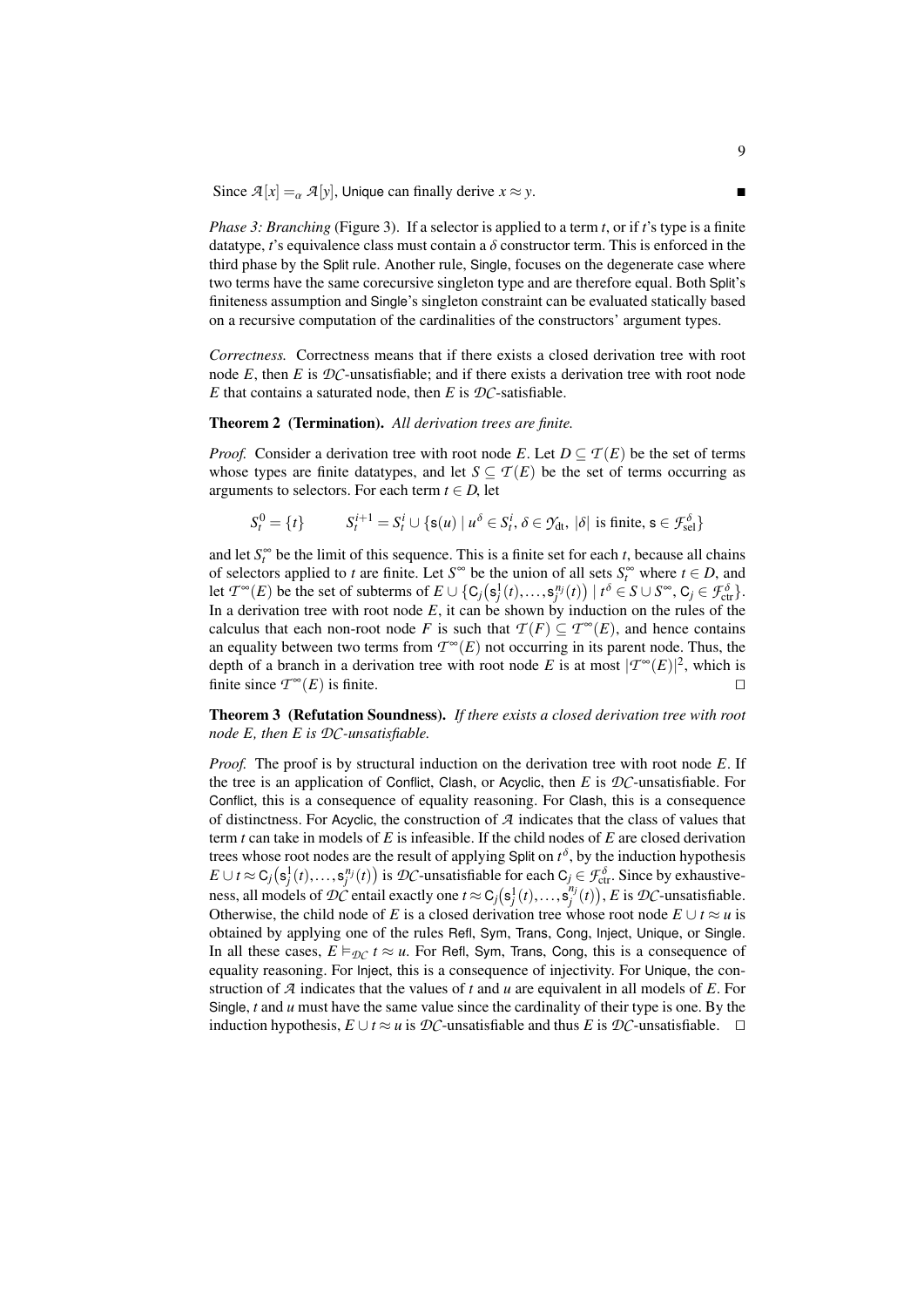It remains to show the converse of the previous theorem: If a derivation tree with root node *E* contains a saturated node, then *E* is *DC*-satisfiable. The proof relies on a specific interpretation *J* that satisfies *E*.

First, we define the set of interpretations of the theory *DC*, which requires custom terminology concerning  $\mu$ -terms. Given a  $\mu$ -term  $t$  with subterm  $\mu$ , the *expansion of*  $\mu$ *with respect to t* is the  $\mu$ -term  $\langle u \rangle_t^{\emptyset}$ , abbreviated to  $\langle u \rangle_t$ , as returned by the function

$$
\langle x \rangle_t^B = \begin{cases} x & \text{if } x \in B \\ \mu x. \ C(\langle \bar{u} \rangle_t^{B \cup \{x\}}) & \text{if } \mu x. \ C(\bar{u}) \text{ binds this occurrence of } x \notin B \text{ in } t \\ \mu x. \ C(\bar{u}) \rangle_t^B = \begin{cases} x & \text{if } x \in B \\ \mu x. \ C(\langle \bar{u} \rangle_t^{B \cup \{x\}}) & \text{otherwise} \end{cases}
$$

The recursion will eventually terminate because each recursion adds one bound variable to  $B$  and there are finitely many distinct bound variables in a  $\mu$ -term. Intuitively, the expansion of a subterm is a stand-alone  $\mu$ -term that denotes the same value as the original subterm—e.g.,  $\langle \mu y. D(x) \rangle_{\mu x. C(\mu y. D(x))} = \mu y. D(\mu x. C(y)).$ 

The µ-term *<sup>u</sup>* is a *self-similar subterm* of *<sup>t</sup>* if *<sup>u</sup>* is a proper subterm of *<sup>t</sup>*, *<sup>t</sup>* and *<sup>u</sup>* are of the forms  $\mu x$ . C( $t_1, \ldots, t_n$ ) and  $\mu y$ . C( $u_1, \ldots, u_n$ ), and  $\langle t_k \rangle_t = \alpha \langle u_k \rangle_t$  for all *k*. The  $\mu$ -term *t* is *normal* if it does not contain self-similar subterms and all of its proper subterms are also normal. Thus,  $t = \mu x$ . C( $\mu y$ , C( $y$ )) is not normal because  $\mu y$ . C( $y$ ) is a self-similar subterm of *t*. Their arguments have the same expansion with respect to *t*:  $\langle \mu y, C(y) \rangle_t =$  $\mu y$ . C( $y$ )<sup>{*y*}</sup> $) = \mu y$ . C(*y*) is  $\alpha$ -equivalent to  $\langle y \rangle_t = \mu y$ . C( $\langle y \rangle_t^{\{y\}} = \mu y$ . C( $y$ ). The term  $\mu = \mu y$ . C( $y$ ) is also not normal since  $\mu y$ . C( $x$ ) is a self-similar subterm of  $u = \mu x$ . C( $\mu y$ . C(x)) is also not normal, since  $\mu y$ . C(x) is a self-similar subterm of *u*, noting that  $\langle \mu y, C(x) \rangle_u = \mu y, C(\langle x \rangle_u^{\{y\}}) = \mu y, C(\langle \mu x, C(\mu y, C(x)) \rangle_u^{\{y\}}) = \mu y, C(\mu x, C(u))$ <br>C(*luv*, C(x)\{*xy*})) –  $\mu y, C(\mu x, C(v))$  is  $\alpha$ -equivalent to  $\langle x \rangle - \mu$  $C(\langle \mu y, C(x) \rangle_{\mu}^{\{x, y\}}) = \mu y$ .  $C(\mu x, C(y))$  is *a*-equivalent to  $\langle x \rangle_{\mu} = u$ .<br>For any *u*-term t of the form  $\mu x, C(\bar{\mu})$  its normal form |t| is *c* 

For any  $\mu$ -term *t* of the form  $\mu x$ . C( $\bar{u}$ ), its *normal form* |*t*| is obtained by replacing all of the self-similar subterms of *t* with *x* and by recursively normalizing the other subterms. For variables,  $|x| = x$ . Thus,  $|\mu x$ . C( $\mu y$ . C(x))c =  $\mu x$ . C(x).

<span id="page-9-0"></span>**Lemma 4.** If the  $\mu$ -terms  $\bar{u}$  are in normal form and  $t = |\mu x|$ .  $C(\bar{u})| = \mu x$ .  $C(\bar{w})$ , then  $\bar{u} =_{\alpha} \langle \bar{w} \rangle_t$ .

**Lemma 5.** If the  $\mu$ -term t is normal and  $u$  is a subterm of t, then  $\langle u \rangle_t$  is normal.

We now define the class of interpretations for  $\mathcal{D}\mathcal{C}$ .  $\mathcal{I}(\tau)$  denotes the interpretation type  $\tau$  in *J*—that is, a nonempty set of domain elements for that type. *J*(f) denotes the interpretation of a function f in *J*. If f :  $\tau_1 \times \cdots \times \tau_n \to \tau$ , then *J*(f) is a total function from  $\mathcal{I}(\tau_1)\times\cdots\times\mathcal{I}(\tau_n)$  to  $\mathcal{I}(\tau)$ . All types are interpreted as sets of  $\mu$ -terms, but only values of types in  $\mathcal{Y}_{\text{codt}}$  may contain cycles.

Definition 6 (Normal Interpretation). An interpretation *J* is *normal* if these conditions are met:

- 1. For each type  $\tau$ ,  $\mathcal{I}(\tau)$  includes a maximal set of closed normal  $\mu$ -terms of that type that are unique up to  $\alpha$ -equivalence and acyclic if  $\tau \notin \mathcal{Y}_{\text{codt}}$ .
- 2. For each constructor term  $C(\bar{t})$  of type  $\tau$ ,  $\mathcal{I}(C)(\mathcal{I}(\bar{t}))$  is the value in  $\mathcal{I}(\tau)$  that is  $\alpha$ -equivalent to  $\lfloor \mu x \cdot C(f(\vec{t})) \rfloor$ , where *x* is fresh.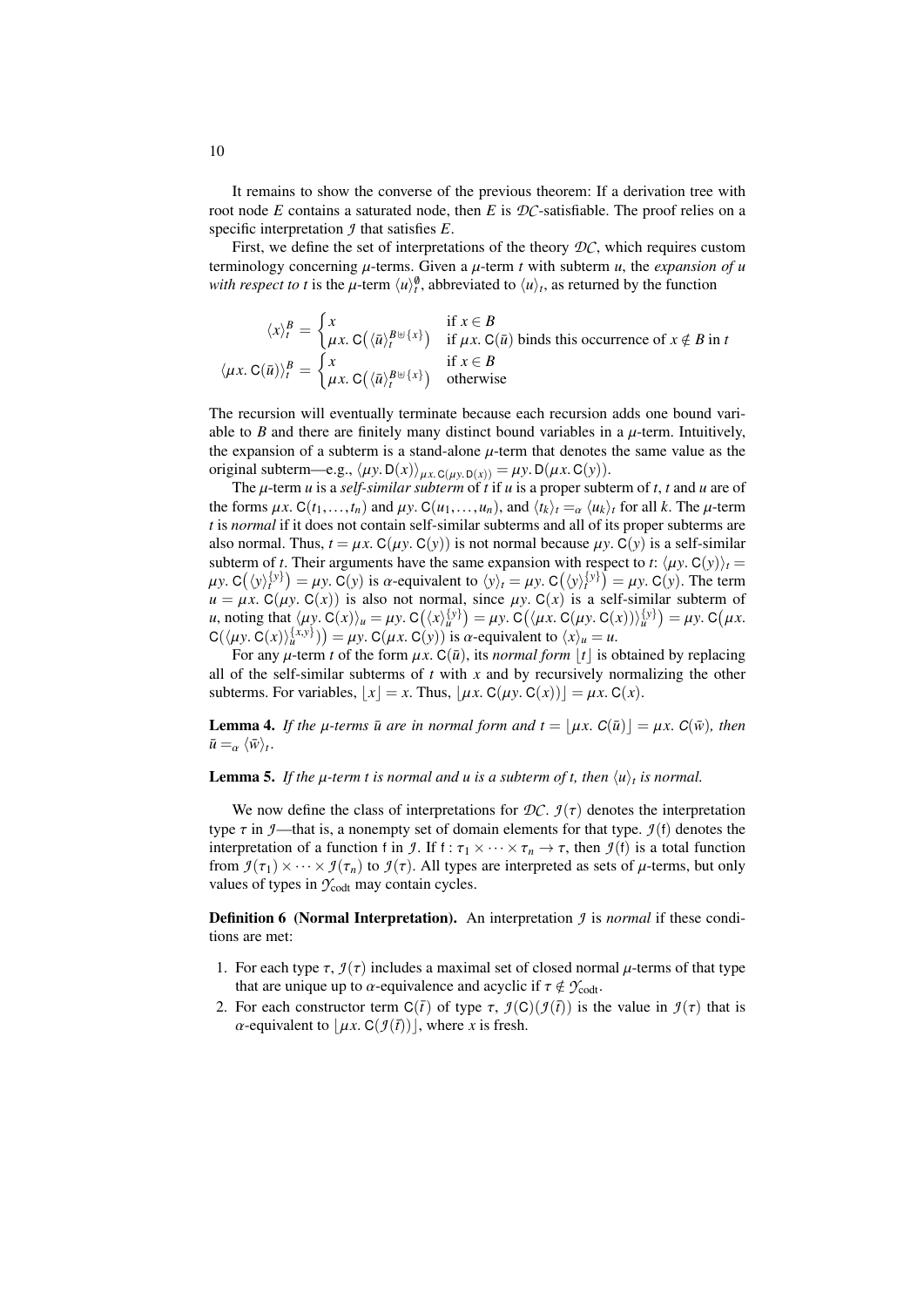3. For each selector term  $s_j^k(t)$  of type  $\tau$ , if  $\mathcal{I}(t)$  is  $\mu x$ . C<sub>j</sub>( $\bar{u}$ ), then  $\mathcal{I}(s_j^k)(\mathcal{I}(t))$  is the value in  $\mathcal{I}(\tau)$  that is  $\alpha$ -equivalent to  $\langle u_k \rangle_{\alpha}$ . value in  $\mathcal{I}(\tau)$  that is  $\alpha$ -equivalent to  $\langle u_k \rangle_{\mathcal{I}(t)}$ .

Not all normal interpretations are models of codatatypes, because models must contain all possible infinite terms, not only cyclic ones. However, acyclic infinite values are uninteresting to us, and for quantifier-free formulas it is trivial to extend any normal interpretation with extra domain elements to obtain a genuine model if desired.

When constructing a model *J* of *E*, it remains only to specify how *J* interprets wrongly applied selector terms and variables. For the latter, this will be based on the mapping *A* computed in phase 2 of the calculus.

First, we need the following definitions. We write  $t = x/d$  *u* if  $\mu$ -terms *t* and *u* are syn-<br>ically equivalent for some renaming that avoids canturing any variable other than *x* tactically equivalent for some renaming that avoids capturing any variable other than *x*. For example,  $\mu x$ . D(*x*) =  $\frac{\partial}{\partial x} \mu x$ . D(*y*) (by renaming *y* to *x*),  $\mu x$ . C(*x*, *x*) =  $\frac{\partial}{\partial y} \mu y$ . C(*x*, *y*), and  $\mu x$  C(*z x*) =  $\frac{\partial}{\partial y} \mu y$ . C(*z y*) =  $\frac{\partial}{\partial y} \mu y$ . C(*x y*) =  $\frac{\partial}{\partial y} \mu$  $\mu x. C(z, x) = \frac{z}{\alpha} \mu y. C(z, y)$ , but  $\mu x. D(x) \neq_{\alpha}^x \mu x. D(y)$  and  $\mu x. C(x, x) \neq_{\alpha}^x \mu y. C(x, y)$ . For a variable  $x^{\tau}$  and a normal interpretation *J*, we let  $\mathcal{V}^{\chi}_{\mathcal{J}}(\mathcal{A})$  denote the set consisting of all values  $v \in \mathcal{I}(\tau)$  such that  $v = \frac{x}{\mu} \langle u \rangle_t$  for some subterm *u* of a term *t* occurring in the range of  $\mathcal{I}$ . This set describes shapes of terms to avoid when assigning a *u*-term to *x* range of *A*. This set describes shapes of terms to avoid when assigning a  $\mu$ -term to *x*.<br>The completion  $\mathcal{A}^*$  of  $\mathcal{A}$  for a normal interpretation  $\mathcal{A}$  assigns values from  $\mathcal{A}$ 

The *completion*  $A^*$  of  $A$  for a normal interpretation  $f$  assigns values from  $f$  to unassigned variables in the domain of *A*. We construct  $A^*$  by initially setting  $A^*$  :=  $|\mathcal{A}|$  and by exhaustively applying the following rule:

$$
\frac{\widetilde{x}^{\tau} \in \text{FV}(\mathcal{A}^{\star}) \quad \mu \widetilde{x}. \, t =_{\alpha} v \quad v \in \mathcal{I}(\tau) \quad v \notin \mathcal{V}_{\widetilde{\mathcal{I}}}^{\widetilde{x}}(\mathcal{A}^{\star})}{\mathcal{A}^{\star} := \lfloor \mathcal{A}^{\star}[\widetilde{x} \mapsto \mu \widetilde{x}. \, t] \rfloor}
$$

Given an unassigned variable in  $A^*$ , this rule assigns it a fresh value—one that does not occur in  $V_j^{\tilde{\chi}}(\mathcal{A}^{\star})$  modulo  $\alpha$ -equivalence—excluding not only existing terms in the range of  $\mathcal{A}^{\star}$  but also terms that could emerge as a result of the undate. Since this undate range of  $A^{\star}$  but also terms that could emerge as a result of the update. Since this update removes one variable from  $FV(\mathcal{A}^{\star})$  and does not add any variables to  $FV(\mathcal{A}^{\star})$ , the process eventually terminates. We normalize all terms in the range of  $A^*$  at each step.

To ensure disequality literals are satisfied by an interpretation based on  $A^{\star}$ , it suffices that  $A^*$  is injective modulo  $\alpha$ -equivalence. This invariant holds initially, and the last recondition in the above rule ensures that it is maintained. The set  $\mathcal{D}(\mathcal{X})$  is last precondition in the above rule ensures that it is maintained. The set  $\mathcal{V}^{\tilde{X}}_{\tilde{J}}(\mathcal{A}^{\star})$  is an overapproximation of the values that, when assigned to  $\tilde{x}$ , will cause values in the range of  $\mathcal{A}^*$  to become  $\alpha$ -equivalent. For infinite codatatypes, it is always possible to find fresh values y because  $\mathcal{D}^{\tilde{X}}(\mathcal{A}^*)$  is a finite set find fresh values *v* because  $\mathcal{V}^{\tilde{X}}_{\tilde{\mathcal{I}}}(\mathcal{A}^{\star})$  is a finite set.

*Example 3.* Let  $\delta$  be a codatatype with the constructors C, D, E :  $\delta \rightarrow \delta$ . Let *E* be the set  $\{u \approx C(z), v \approx D(z), w \approx E(y), x \approx C(v), z \not\approx v\}$ . After applying the calculus to saturation on  $E$ , the mapping  $\mathcal A$  is as follows:

$$
\mathcal{A}[u] = \mu \widetilde{u}. \mathbf{C}(\widetilde{z}) \qquad \mathcal{A}[w] = \mu \widetilde{w}. \mathbf{E}(\widetilde{y}) \qquad \mathcal{A}[y] = \widetilde{y} \n\mathcal{A}[v] = \mu \widetilde{v}. \mathbf{D}(\widetilde{z}) \qquad \mathcal{A}[x] = \mu \widetilde{x}. \mathbf{C}(\mu \widetilde{v}. \mathbf{D}(\widetilde{z})) \qquad \mathcal{A}[z] = \widetilde{z}
$$

To construct a completion  $A^*$ , we must choose values for  $\tilde{y}$  and  $\tilde{z}$ , which are free in *A*.<br>Modulo  $\alpha$  equivalence  $q\tilde{z}(q) - \mu q \Gamma(q) \mu q \Gamma(p) \Gamma(q) \Gamma(q) \Gamma(q) \Gamma(q) \Gamma(q)$ Modulo  $\alpha$ -equivalence,  $\hat{V}_{\alpha}^{\tilde{z}}(A) = \{\mu a. C(a), \mu a. D(a), \mu a. C(D(a)), C(\mu a. D(a))\}$ . Now consider a normal interpretation 4 that evaluates variables in *F* hased on 4:  $q(u)$ consider a normal interpretation *J* that evaluates variables in *E* based on *A*:  $\mathcal{I}(u)$  =  $A[u], f(v) = A[v]$ , and so on. Assigning a value for  $A[z]$  that is  $\alpha$ -equivalent to a value in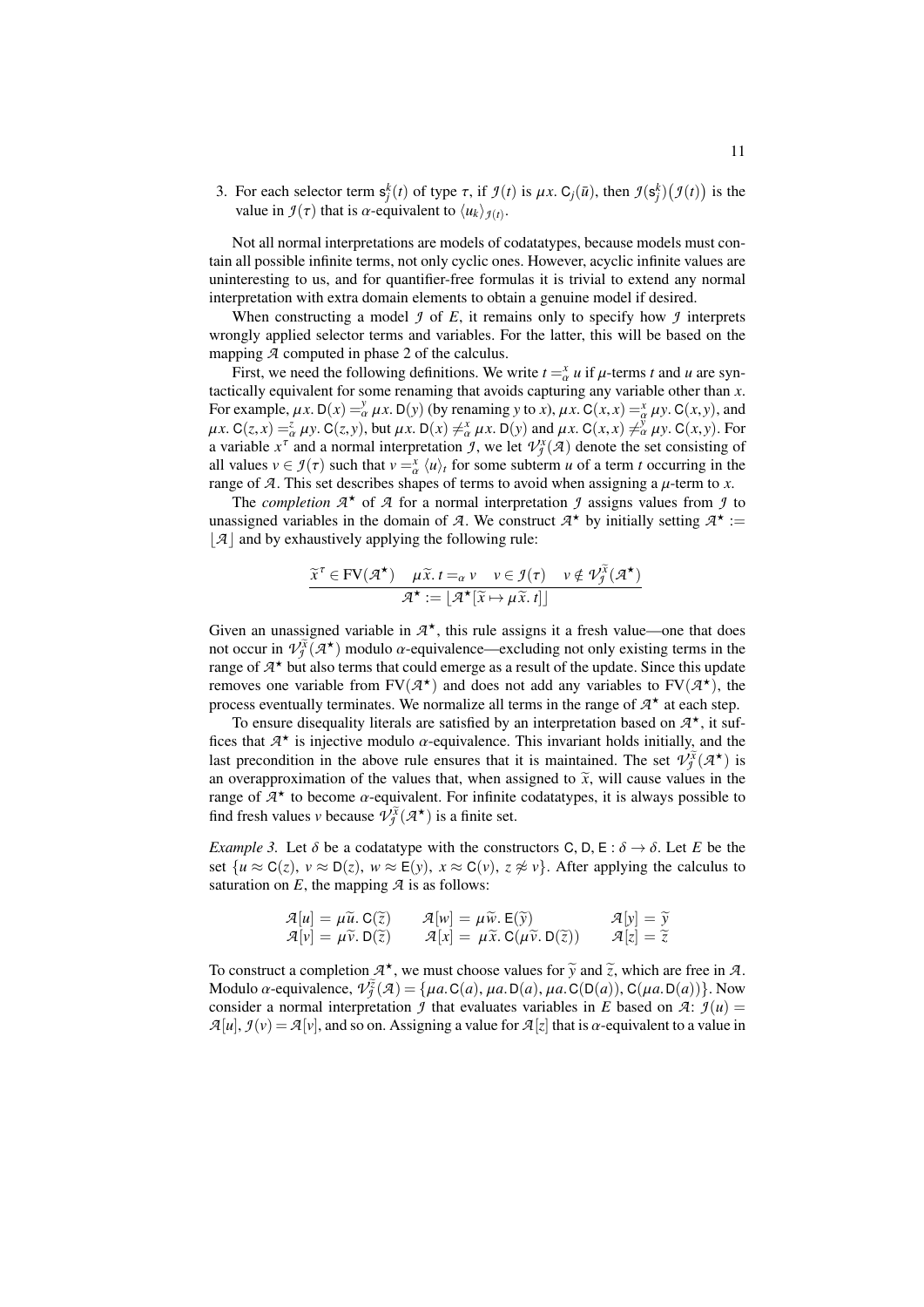$V^{\tilde{g}}_{\tilde{g}}(A)$  may cause values in the range of *A* to become  $\alpha$ -equivalent, which in turn may cause *F* to be falsified by *I*. For example, assign  $\tilde{u}$ ,  $\tilde{v}$ ,  $\tilde{v}$  and  $\tilde{g}$ , after the substitutio cause *E* to be falsified by *J*. For example, assign  $\mu \tilde{z}$ . D( $\tilde{z}$ ) for  $\tilde{z}$ . After the substitution,  $\mathcal{A}[v] = \mu \tilde{v}$ . D( $\mu \tilde{z}$ . D( $\tilde{z}$ )), which has normal form  $\mu \tilde{v}$ . D( $\tilde{v}$ ), which is  $\alpha$ -equivalent to  $\mu \tilde{z}$ . D( $\tilde{z}$ ). However, this contradicts the disequality  $z \approx v$  in *E*. On the other hand, if the value assigned to  $\tilde{z}$  is fresh, the values in the range of *A* remain  $\alpha$ -disequivalent. We can assign a value such as  $\mu \tilde{z}$ .  $E(\tilde{z})$ ,  $\mu \tilde{z}$ .  $D(C(\tilde{z}))$ , or  $\mu \tilde{z}$ .  $C(C(D(\tilde{z})))$  to  $\tilde{z}$ . Legal substitutions for  $\tilde{z}$  may cause the range of  $A$  to contain abnormal terms. For example, after assigning  $\mu \tilde{z}$ . D(C( $\tilde{z}$ )) to  $\tilde{z}$ , we have  $\mathcal{A}[u] = \mu \tilde{u}$ . C( $\mu \tilde{z}$ . D(C( $\tilde{z}$ ))), with normal form  $\mu \tilde{u}$ . C( $\mu \tilde{z}$ . D( $\tilde{u}$ )).

In the following lemma about  $A^*$ ,  $Var(t) = \begin{cases} t & \text{if } t \text{ is a variable} \\ x & \text{if } t \text{ is of the for} \end{cases}$ *x* if *t* is of the form  $\mu x$ . *u*.

<span id="page-11-0"></span>Lemma 7. *If A is constructed for a saturated set E and A* ? *is a completion of A for a normal interpretation J , the following properties hold:*

- (1)  $\mathcal{A}^{\star}[x^{\tau}]$  *is a-equivalent to a value in*  $\mathcal{I}(\tau)$ .<br>(2)  $\mathcal{A}^{\star}[x] = \langle t \rangle$  is for all subterms t of  $\mathcal{A}^{\star}[x]$ .
- (2)  $A^{\star}[x] = \langle t \rangle_{A^{\star}[y]}$  for all subterms *t* of  $A^{\star}[y]$  with  $\text{Var}(t) = \tilde{x}$ .<br>(3)  $A^{\star}[x] = A^{\star}[y]$  if and only if  $[x] = [y]$ .
- (3)  $\mathcal{A}^{\star}[x] =_{\alpha} \mathcal{A}^{\star}[y]$  *if and only if*  $[x] = [y]$ *.*

*Proof.* To show (1), we first show that  $A^*$  contains no free variables. Assume by contradiction that *A*<sup>\*</sup> contained a free variable  $\tilde{y}$  for some [*y*] of type τ. Then it must be<br>the case that [*y*] does not contain a constructor term, or else  $\tilde{y}$  would not occur as a free the case that  $[y]$  does not contain a constructor term, or else  $\tilde{y}$  would not occur as a free variable in *A*. Consider the case when  $\tau$  is finite. By assumption,  $\tau \notin \mathcal{Y}_{\text{ord}}$ . Since Split does not apply to *E*, we have  $\tau \notin \mathcal{Y}_{dt}$ . If  $\tau \in \mathcal{Y}_{\text{codt}}$ , then  $\tau$  is corecursive by assumption, and by Lemma [1,](#page-5-1) the cardinality of  $\tau$  must be one. Since Single does not apply, there is only one equivalence class of type  $\tau$  in *E*, and thus there are no terms in  $V_j^{\gamma}(\mathcal{A}^{\star})$  of type  $\tau$ . This is a contradiction since completion can assign the value in the domain of type  $\tau$ . This is a contradiction, since completion can assign the value in the domain of  $\tau$  to  $\tilde{v}$ . Now, consider the case when  $\tau$  is infinite. This is also a contradiction, since there are only a finite number of closed terms in  $\mathcal{V}^{\tilde{y}}_{\tilde{\mathcal{I}}}(\mathcal{A}^{\star})$ , and thus completion can assign a value not occurring in  $\hat{V}(\mathcal{A}^{\star})$  to  $\tilde{y}$ . By construction,  $\mathcal{A}^{\star}[x]$  is normal. Since Acyclic does not apply,  $\mathcal{A}[x]$  is acyclic when  $\tau \in \mathcal{Y}_{dt}$ . Moreover, the construction of  $\mathcal{A}^*$ <br>applies substitutions of the form  $\mathcal{I}^{\infty}_{t} \mapsto t^1$ , where *t* is acyclic when the type of  $\tilde{y}$  is not applies substitutions of the form  $\{\tilde{y} \mapsto t\}$ , where *t* is acyclic when the type of  $\tilde{y}$  is not a codatatype. Thus,  $A^{\star}[x]$  is acyclic when  $\tau \notin \mathcal{Y}_{\text{codt}}$ . Therefore, by definition,  $A^{\star}[x]$  is  $\alpha$ -equivalent to a value in  $I(\tau)$ .  $\alpha$ -equivalent to a value in  $\mathcal{I}(\tau)$ .

We first show that (2) and (3) hold initially for  $A$ . For all equivalence classes [*z*], each pair of constructor terms  $C_j(\bar{t})$  and  $C_{j'}(\bar{u})$  in [*z*] are such that  $j = j'$  since Clash does not apply, and are such that  $[\bar{t}] = [\bar{u}]$  since Inject does not apply. Thus,  $\bar{A}$  was constructed by applying a sequence of substitutions where all substitutions for variables  $\tilde{z}$  were uniquely of the form  $\{\widetilde{z} \mapsto C_j(\widetilde{t}_1,\ldots,\widetilde{t}_n)\}$  when  $[z]$  contains a constructor  $C_j(t_1,\ldots,t_n)$ . Say  $\mathcal{A}[y]$  has a subterm *t* where  $\text{Var}(t) = \tilde{x}$ . Both  $\mathcal{A}[x]$  and the subterm *t* of  $\mathcal{A}[y]$  were constructed by applying a sequence of substitutions of the form mentioned above to  $\tilde{x}$ . Moreover, free variables  $\tilde{z}$  in *t* that are bound in  $\mathcal{A}[y]$  are interpreted in the expansion of  $\langle t \rangle_{\mathcal{A}[y]}$  as a term constructed by a sequence of substitutions of the form mentioned above to  $\tilde{z}$ . Thus, we have  $\langle t \rangle_{\mathcal{A}[y]} = \langle \mathcal{A}[x] \rangle_{\mathcal{A}[x]} = \mathcal{A}[x]$ , and thus (2) holds for  $\mathcal{A}$ . Property (3) holds for *A* since Unique does not apply.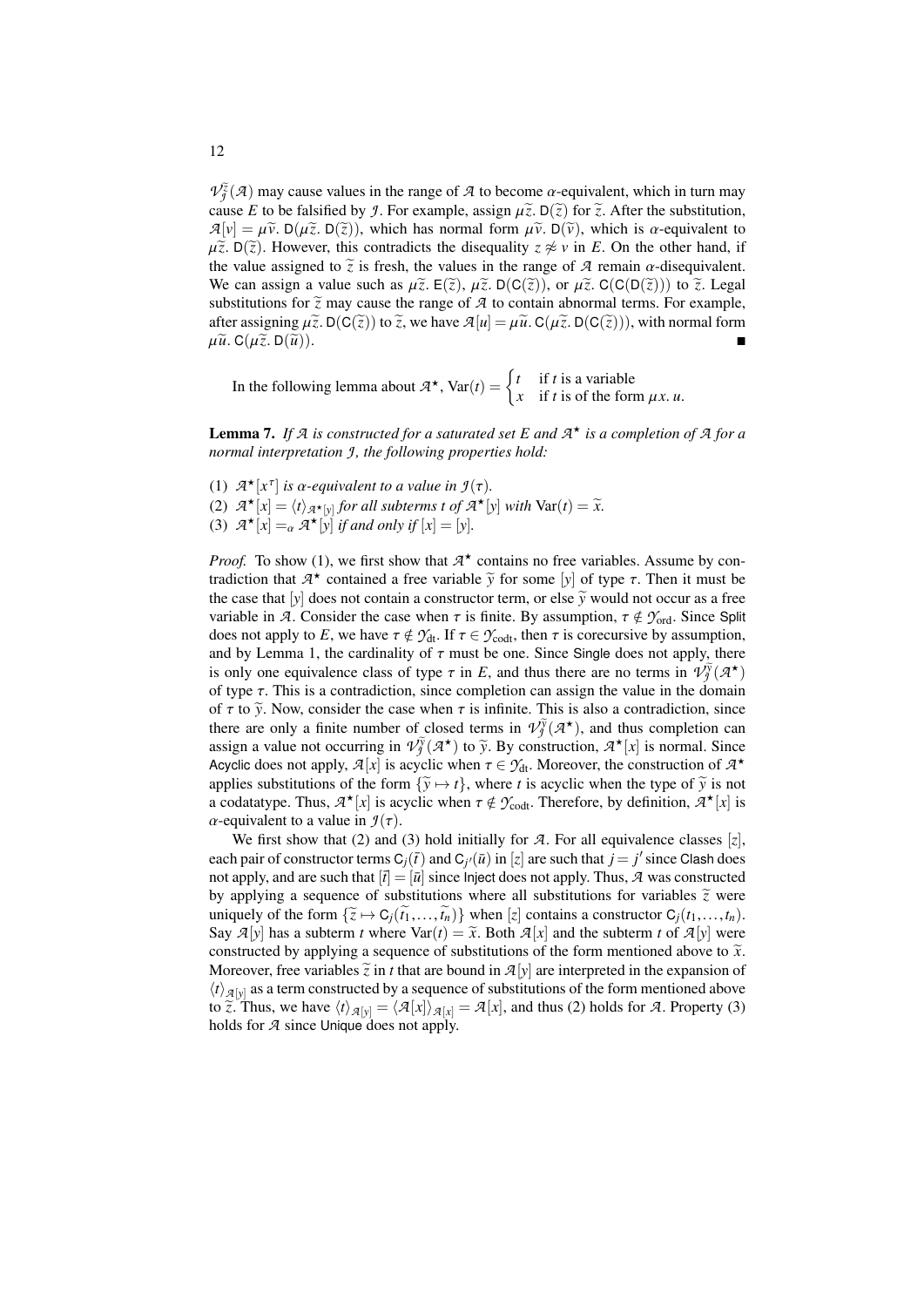We now show that  $A = |A|$ . Assume by contradiction  $A[x] \neq |A[x]|$  for some  $\mathcal{A}[x]$  of minimal size. We have that  $\mathcal{A}[x]$  is of the form  $\mu \tilde{x}$ .  $C(t_1,...,t_n)$ . Due to the construction of *A*, we know [*x*] contains a constructor  $C(z_1,...,z_n)$  and  $Var(t_i) = z_i$  for some *i* Since  $\mathcal{A}[x]$  is a minimal, it contains a subterm of the form  $\mu \tilde{y}$ .  $C(u_1,...,u_n)$  where  $\langle t_i \rangle_{\mathcal{A}[x]} =_{\alpha} \langle u_i \rangle_{\mathcal{A}[x]}$  for some *i*. Due to the construction of *A*, [*y*] contains a constructor  $C(w_1,...,w_n)$  and  $Var(u_i) = w_i$  for some *i*. Since Cong does not apply, we have [*w<sub>j</sub>*] and  $z_i$  are distinct for some *i*, By (2)  $\langle t_1 \rangle_{\sigma(i)} = \mathcal{A}[x_i]$  and  $\langle u_i \rangle_{\sigma(i)} = \mathcal{A}[w_i]$ , which are not [*z<sub>j</sub>*] are distinct for some *j*. By (2),  $\langle t_j \rangle_{\mathcal{A}[x]} = \mathcal{A}[z_j]$  and  $\langle u_j \rangle_{\mathcal{A}[x]} = \mathcal{A}[w_j]$ , which are not  $\alpha$ -equivalent by (3), contradicting the fact that  $\mu \tilde{y}$ . C( $u_1, \ldots, u_n$ ) is a self-similar subterm of  $\mathcal{A}[x]$ . Thus,  $\mathcal{A} = [\mathcal{A}]$ , and (2) and (3) hold for  $[\mathcal{A}]$ .

We now show that if (2) and (3) hold for some  $\mathcal{A}_1$ , they also hold for  $|\mathcal{A}_1\sigma|$ , where  $\sigma$  is a substitution of the form  $\{\tilde{x} \mapsto \mu \tilde{x}, t\}$ ,  $\tilde{x} \in FV(\mathcal{A}_1)$ , and  $\mu \tilde{x}$ , t is not  $\alpha$ equivalent to a term in  $\mathcal{V}^{\tilde{x}}_{\tilde{\mathcal{I}}}(\mathcal{A}_1)$ . To show (2), by assumption of (2) on  $\mathcal{A}_1$ , we have  $\langle u \rangle_{\mathcal{A}_1[y]} = \mathcal{A}_1[x]$  for all subterms *u* of  $\mathcal{A}_1[y]$  where  $\text{Var}(t) = \tilde{x}$ . Thus,  $\langle u \rangle_{\mathcal{A}_1[\sigma[y]} = \mathcal{A}_1[\sigma[x]]$ and  $\langle u \rangle_{\mathcal{A}_1\sigma|[y]} = [\mathcal{A}_1\sigma][x]$ . To show (3), consider two distinct equivalence classes [*y*] and [*z*], and assume by contradiction that  $\frac{A_1\sigma}{y} = \alpha \frac{A_1\sigma}{z}$ . Due to (3) for  $A_1$ , [*y*] and  $[z]$  must have (minimal) subterms where  $t_1$  occurs in  $\mathcal{A}_1[y]$  the same position (call it *p*) as  $t_2$  occurs in  $\mathcal{A}_1[z]$ , and  $t_1 \neq a \, t_2$ . If  $t_1$  (resp.  $t_2$ ) is a free variable that is not  $\tilde{x}$ , then  $\mathcal{A}_1\sigma$  [*y*] (resp.  $\mathcal{A}_1\sigma$  [*z*]) contains  $t_1$  (resp.  $t_2$ ) at position *p*, and  $\mathcal{A}_1\sigma$  [*z*] (resp.  $\mathcal{A}_1\sigma$ [*y*]) does not. If *t*<sub>1</sub> is of the form  $\mu w_1$ . C(*t*) and *t*<sub>2</sub> is of the form  $\mu w_2$ . D(*u*), then the expansion of  $\mathcal{A}_1\sigma$  [*y*] and  $\mathcal{A}_1\sigma$  [*z*] are  $\alpha$ -disequivalent at position *p*. Since  $t_1$  and *t*<sub>2</sub> are minimal, say *t*<sub>1</sub> is of the form  $\mu w$ . C( $\bar{t}$ ), and *t*<sub>2</sub> is  $\tilde{x}$ . Since  $\sigma$  maps  $\tilde{x}$  to a closed  $\mu$ term  $\mu \tilde{x}$ . *t*, we have that  $FV(t_1) \subseteq {\tilde{x}}$ , or else the expansion of  $[A_1\sigma][y]$  and  $[A_1\sigma][z]$ are  $\alpha$ -disequivalent at position  $p$  since they do not contain the same free variables. Since  $\langle t_1 \rangle_{\mathcal{A}_1[y]}$  is normal, there is a closed  $\mu$ -term  $\nu \in \mathcal{V}^{\tilde{\chi}}_{\mathcal{I}}(\mathcal{A}_1)$  such that  $\nu = \tilde{\alpha} \langle t_1 \rangle_{\mathcal{A}_1[y]}$ . Thus, by assumption on the selection of  $\mu \tilde{x}$ . *t*, we have  $\mu \tilde{x}$ .  $t \neq \tilde{x}$   $\langle t_1 \rangle_{\mathcal{A}_1[y]}$ , which implies that the expansion of  $\left[\mathcal{A}_1\sigma\right][y]$  and  $\left[\mathcal{A}_1\sigma\right][z]$  are  $\alpha$ -disequivalent at position *p*.<br>Thus, by induction on the number of applications of the above rule us

Thus, by induction on the number of applications of the above rule used to obtain  $A^*$ , we have that  $A^*$  satisfies (2) and (3).

Intuitively, this lemma states three properties of  $A^*$  that ensure a normal interpretation  $\mathcal I$  can be constructed that satisfies  $E$ . Property (1) states that the values in the range of  $A^*$  are  $\alpha$ -equivalent to a value in normal interpretation. This means they are closed, normal and acyclic when required. Property (2) states that the interpretation of all subnormal, and acyclic when required. Property (2) states that the interpretation of all subterms in the range of  $A^*$  depends on its associated variable only. In other words, the interpretation of a subterm *t* where  $\text{Var}(t) = \tilde{x}$  is equal to  $\mathcal{A}^{\star}[x]$ , independently of the context. Property (3) states that  $\mathcal{A}^{\star}$  is injective (modulo  $\alpha$  equivalence), which ensures context. Property (3) states that  $A^*$  is injective (modulo  $\alpha$ -equivalence), which ensures that distinct values are assigned to distinct equivalence classes that distinct values are assigned to distinct equivalence classes.

<span id="page-12-0"></span>Theorem 8 (Solution Soundness). *If there exists a derivation tree with root node E containing a saturated node, then E is DC-satisfiable.*

*Proof.* Let *F* be a saturated node in a derivation tree with root node *E*. We consider a normal interpretation *J* that interprets wrongly applied selectors based on equality information in *F* and that interprets the variables of *F* based on the completion  $A^*$ . For the variables, let  $\mathcal{I}(x^{\tau})$  be the value in  $\mathcal{I}(\tau)$  that is  $\alpha$ -equivalent with  $\mathcal{A}^{\star}[x]$  for each variable  $x \in \mathcal{T}(F)$  which by Lemma  $\mathcal{I}(1)$  is quaranteed to exist variable  $x \in \mathcal{T}(F)$ , which by Lemma [7\(](#page-11-0)1) is guaranteed to exist.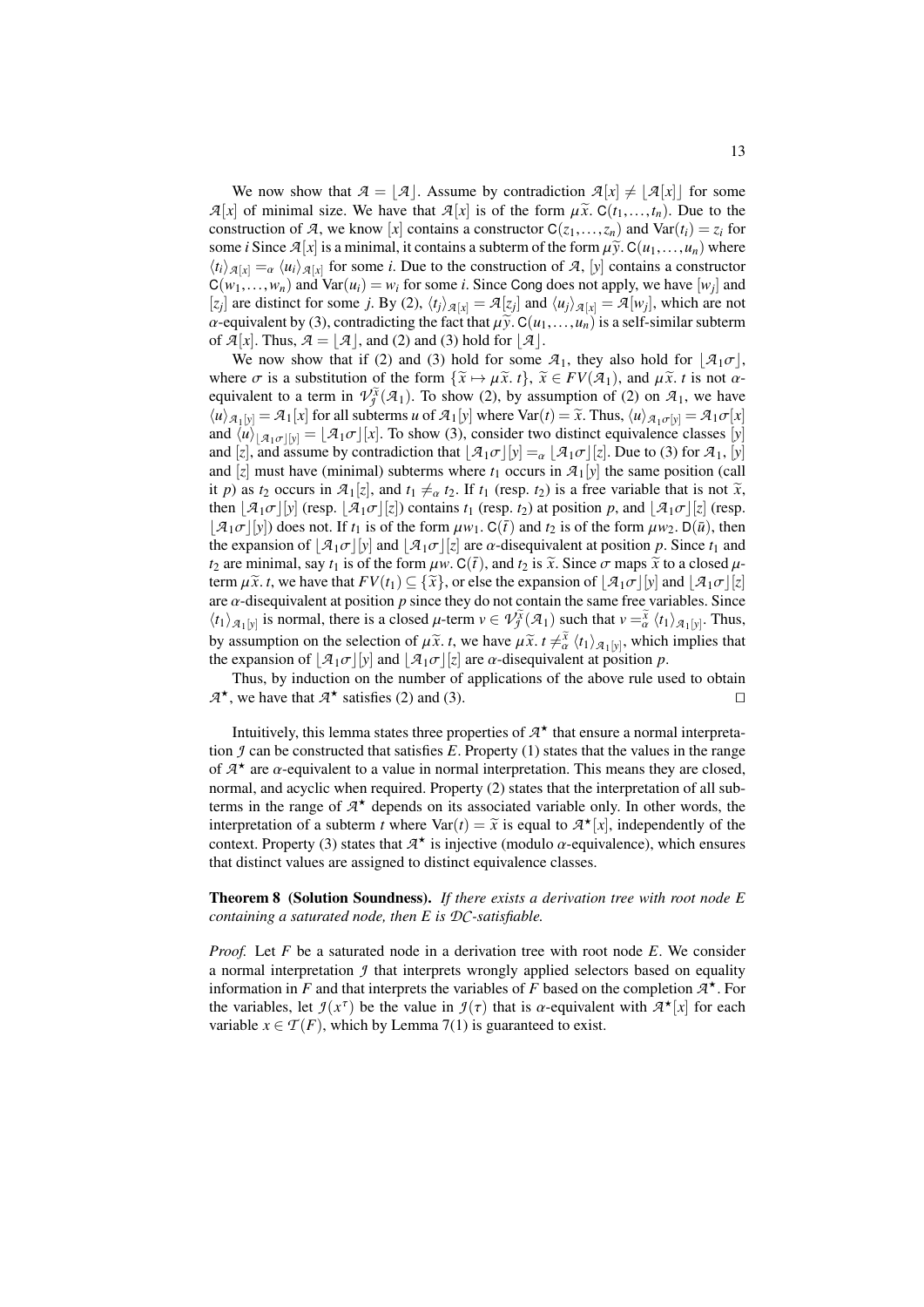We first show that *J* satisfies all equalities  $t_1 \approx t_2 \in F$ . To achieve this, we show by structural induction on  $t^{\tau}$  that  $\mathcal{I}(t) =_{\alpha} \mathcal{A}^{\star}[t]$  for all terms  $t \in \mathcal{T}(F)$ , which implies  $\mathcal{I} \models t \sim \tau$  since  $\mathcal{I}$  is normal  $\mathcal{I} \models t_1 \approx t_2$  since  $\mathcal{I}$  is normal.

If *t* is a variable, then  $f(t) = \alpha A^*[t]$  by construction.

If *t* is a constructor term of the form  $C(u_1,...,u_n)$ , then  $\mathcal{I}(t)$  is  $\alpha$ -equivalent with  $|\mu x$ . C( $\mathcal{I}(u_1),..., \mathcal{I}(u_n)|$ ) for some fresh *x*, which by the induction hypothesis is  $\alpha$ equivalent with  $[\mu x]$ . C( $\overline{A}^*[\mu_1],...,\overline{A}^*[\mu_n]]$ ). Call this term *t'*. Since Inject and Clash do not apply to *F* by the construction of  $\overline{A}^*$  we have that  $\overline{A}^*[\mu]$  is a term of the form not apply to *F*, by the construction of  $A^*$  we have that  $A^*[t]$  is a term of the form  $\mu\tilde{t}$ . C(*w*<sub>1</sub>,...,*w<sub>n</sub>*) where Var(*w<sub>i</sub>*) =  $\tilde{u}_i$  for each *i*. Thus by Lemma [7\(](#page-11-0)2),  $\langle w_i \rangle_{\mathcal{A}^{\star}[t]} =$ <br> $\mathcal{A}^{\star}[u]$ . For each *i* let  $u_i$  be the *i*th argument of  $t'$ . By Lemma 4,  $\langle u_i \rangle_{\mathcal{A}} = -\mathcal{$  $A^{\star}[u_i]$ . For each *i*, let  $u_i'$  be the *i*th argument of *t'*. By Lemma [4,](#page-9-0)  $\langle u_i' \rangle_t = \alpha A^{\star}[u_i]$ .<br>Thus  $\langle u_i' \rangle_t = \langle w_i \rangle$  or Thus  $g(t) = t' = a^{\star}[t]$  and we have  $g(t) = a^{\star}[t]$ . Thus  $\langle u_i' \rangle_{t'} = \alpha \langle w_i \rangle_{\mathcal{A}^*[t]}$ . Thus,  $\mathcal{I}(t) = \alpha t' = \alpha \mathcal{A}^*[t]$ , and we have  $\mathcal{I}(t) = \alpha \mathcal{A}^*[t]$ .

If *t* is a selector term  $s_j^k(u)$ , since Split does not apply to *F*, [*u*] must contain a term of the form  $C_j$ <sup>*(*s<sub>*i*</sub>/*(u)*,...,  $\dot{s}^n_j$ *(u)*) for some *j'*. Since Inject and Clash are not applicable,<br>by construction  $\dot{g}^*$  *[u]* must be of the form  $\hat{u}$   $\tilde{v}$ ,  $C_u(\hat{w}, \hat{w})$ , where  $Var(\hat{w}) = \tilde{v}^T(\$ by construction  $A^{\star}[u]$  must be of the form  $\mu \tilde{u}$ .  $C_{j'}(w_1,...,w_n)$ , where  $Var(w_i) = \tilde{s}_{j'}^T(u)$ <br>for each *i* and thus by Lemma 7(2),  $(w_i)$ ,  $\star_{i,j} = A^{\star}[s^i(u)]$ . If  $i = i'$  then  $g(t)$  is  $\alpha$ . for each *i*, and thus by Lemma [7\(](#page-11-0)2),  $\langle w_i \rangle_{\mathcal{A}^{\star}[u]} = \mathcal{A}^{\star}[s^i](u)$ . If  $j = j'$ , then  $\mathcal{I}(t)$  is  $\alpha$ -<br>equivalent with  $\langle w_i \rangle_{\mathcal{A}^{\star}[v]}$ , which is equal to  $\mathcal{A}^{\star}[s^k(u)] = \mathcal{A}^{\star}[t]$ . If  $i \neq j'$  since equivalent with  $\langle w_k \rangle_{\mathcal{A}^\star[u]}$ , which is equal to  $\mathcal{A}^\star[s_j^k(u)] = \mathcal{A}^\star[t]$ . If  $j \neq j'$ , since Cong does not apply, any term of the form  $s_j^k(u')$  not occurring in [*t*] is such that  $[u] \neq [u']$ . By the induction hypothesis and Lemma [7\(](#page-11-0)3),  $\mathcal{I}(u) \neq \mathcal{I}(u')$  for all such *u*, *u'*. Thus, we may interpret  $\mathcal{I}(s_f^k)(\mathcal{I}(u))$  as the value in  $\mathcal{I}(\tau)$  that is  $\alpha$ -equivalent with  $\mathcal{A}^{\star}[t]$ .<br>We now show that all discouslities in *F* are satisfied by *I* Assume  $t \approx u \in$ 

We now show that all disequalities in *F* are satisfied by *J*. Assume  $t \not\approx u \in F$ . Since Conflict does not apply,  $t \approx u \notin F$  and thus [*t*] and [*u*] are distinct. Since  $\mathcal{I}(t) = \alpha \mathcal{A}^* [t]$ <br>and  $\mathcal{I}(u) = -\mathcal{A}^* [u]$  by Lemma 7(3)  $\mathcal{I}(t) \neq \mathcal{I}(u)$  and thus  $\mathcal{I} \models t \approx u$ and  $\mathcal{I}(u) =_{\alpha} \mathcal{A}^{\star}[u]$ , by Lemma [7\(](#page-11-0)3),  $\mathcal{I}(t) \neq \mathcal{I}(u)$ , and thus  $\mathcal{I} \models t \not\approx u$ .<br>Since by accumption *E* contains only aqualities and discovalities

Since by assumption *F* contains only equalities and disequalities, we have  $\mathcal{I} \models F$ , and since  $E \subseteq F$ , we conclude that  $f \models E$ .

By Theorems [2,](#page-8-0) [3,](#page-8-1) and [8,](#page-12-0) the calculus is sound and complete for the universal theory of (co)datatypes. We can rightly call it a decision procedure for that theory. The proof of solution soundness is constructive in that it provides a method for constructing a model for a saturated configuration, by means of the mapping *A* ?.

### <span id="page-13-0"></span>4 Implementation as a Theory Solver in CVC4

The decision procedure was presented at a high level of abstraction, omitting quite a few details. This section describes the main aspects of the implementation within the SMT solver CVC4: the integration into  $CDCL(T)$  [\[10\]](#page-17-10), the extension to quantified formulas, and some of the optimizations.

The decision procedure is implemented as a theory solver of CVC4, that is, a specialized solver for determining the satisfiability of conjunctions of literals for its theory. Given a theory  $T = T_1 \cup \cdots \cup T_n$  and a set of input clauses *F* in conjunctive normal form, the CDCL(*T*) procedure incrementally builds partial assignments of truth values to the atoms of  $F$  such that no clause in  $F$  is falsified. We can regard such a partial assignment as a set  $M$  of true literals. By a variant of the Nelson–Oppen method [\[11,](#page-17-11)21], each  $T_i$ -solver takes as input the union  $M_i$  of (1) the purified form of  $T_i$ -literals occurring in *M*, where fresh variables replace terms containing symbols not belonging to *T<sup>i</sup>* ; (2) additional (dis)equalities between variables of types not belonging to  $T_i$ . Each  $T_i$ solver either reports that a subset  $C$  of  $M_i$  is  $T_i$ -unsatisfiable, in which case  $\neg C$  is added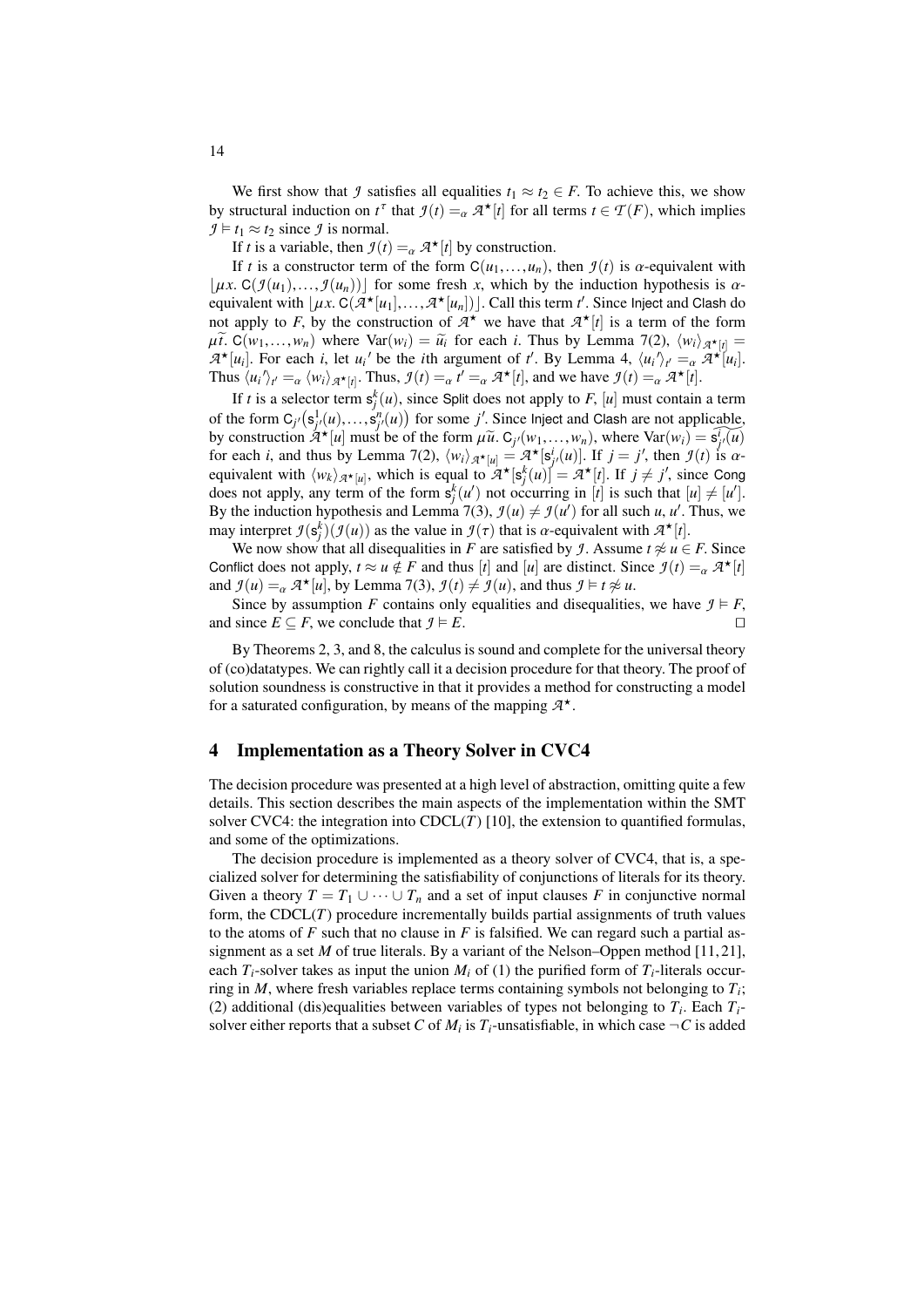to  $F$ , adds a clause to  $F$ , or does nothing. When  $M$  is a complete assignment for  $F$ , a theory solver can choose to do nothing only if  $M_i$  is indeed  $T_i$ -satisfiable.

Assume *E* is initially the set  $M_i$  described above. With each equality  $t \approx u$  added to *E*, we associate a set of equalities from  $M_i$  that together entail  $t \approx u$ , which we call its *explanation*. Similarly, each  $\mathcal{A}[x]$  is assigned an explanation—that is, a set of equalities from  $M_i$  that entail that the values of  $[x]$  in models of  $E$  are of the form  $\mathcal{A}[x]$ . For example, if  $x \approx C(x) \in M_i$ , then  $x \approx C(x)$  is an explanation for  $\mathcal{A}[x] = \mu \tilde{x}$ .  $C(\tilde{x})$ . The rules of the calculus are implemented as follows. For all rules with conclusion  $\perp$  we rules of the calculus are implemented as follows. For all rules with conclusion ⊥, we report the union of the explanations for all premises is *DC*-unsatisfiable. For Split, we add the exhaustiveness clause  $t \approx C_1(s_1^1(t),...,s_1^{n_1}(t)) \vee \cdots \vee t \approx C_m(s_m^1(t),...,s_m^{n_m}(t))$ <br>to E. Decisions on which branch to take are thus performed externally by the SAT to *F*. Decisions on which branch to take are thus performed externally by the SAT solver. All other rules add equalities to the internal state of the theory solver. The rules in phase 1 are performed eagerly—that is, for partial satisfying assignments *M*—while the rules in phases 2 and 3 are performed only for complete satisfying assignments *M*.

Before constructing a model for  $F$ , the theory solver constructs neither  $\mu$ -terms nor the mapping  $\mathcal A$ . Instead,  $\mathcal A$  is computed implicitly by traversing the equivalence classes of *E* during phase 2. To detect whether Acyclic applies, the procedure considers each equivalence class [*t*] containing a datatype constructor  $C(t_1,...,t_n)$ . It visits  $[t_1],...,[t_n]$ and all constructor arguments in these equivalence classes recursively. If while doing so it returns to [*t*], it deduces that Acyclic applies. To recognize when the precondition of Unique holds, the procedure considers the set *S* of all codatatype equivalence classes. It simultaneously visits the equivalence classes of arguments of constructor terms in each equivalence class in *S*, while partitioning *S* into  $S_1, \ldots, S_n$  based on the top-most symbol of constructor terms in these equivalence classes and the equivalence of their arguments of ordinary types. It then partitions each set recursively. If the resulting partition contains a set  $S_i$  containing distinct terms  $u$  and  $v$ , it deduces that Unique applies to *u* and *v*.

While the decision procedure is restricted to universal conjectures, in practice we often want to solve problems that feature universal axioms and existential conjectures. Many SMT solvers, including CVC4, can reason about quantified formulas using incomplete instantiation-based methods [\[19,](#page-18-13) [25\]](#page-18-14). These methods extend naturally to formulas involving datatypes and codatatypes.

However, the presence of quantified formulas poses an additional challenge in the context of (co)datatypes. Quantified formulas may entail an upper bound on the cardinality of an uninterpreted type *u*. When assuming that *u* has infinite cardinality, the calculus presented in Section [3](#page-5-0) is incomplete since it may fail to recognize cases where Split and Single should be applied. This does not impact the correctness of the procedure in this setting, since the solver is already incomplete in the presence of quantified formulas. Nonetheless, two techniques help increase the precision of the solver. First, we can apply Split to datatype terms whose cardinality depends on the finiteness of uninterpreted types. Second, we can conditionally apply Single to codatatype terms that may have cardinality one. For example, the *stream<sup>u</sup>* codatatype has cardinality one precisely when *u* has cardinality one. If there exist two equivalence classes [ $s$ ] and [ $t$ ] for this type, the implementation adds the clause  $(\exists x y^u, x \not\approx y) \vee s \approx t$  to *F*. In other words, either the cardinality of *u* is greater than one or s is equal to *t* the cardinality of *u* is greater than one or *s* is equal to *t*.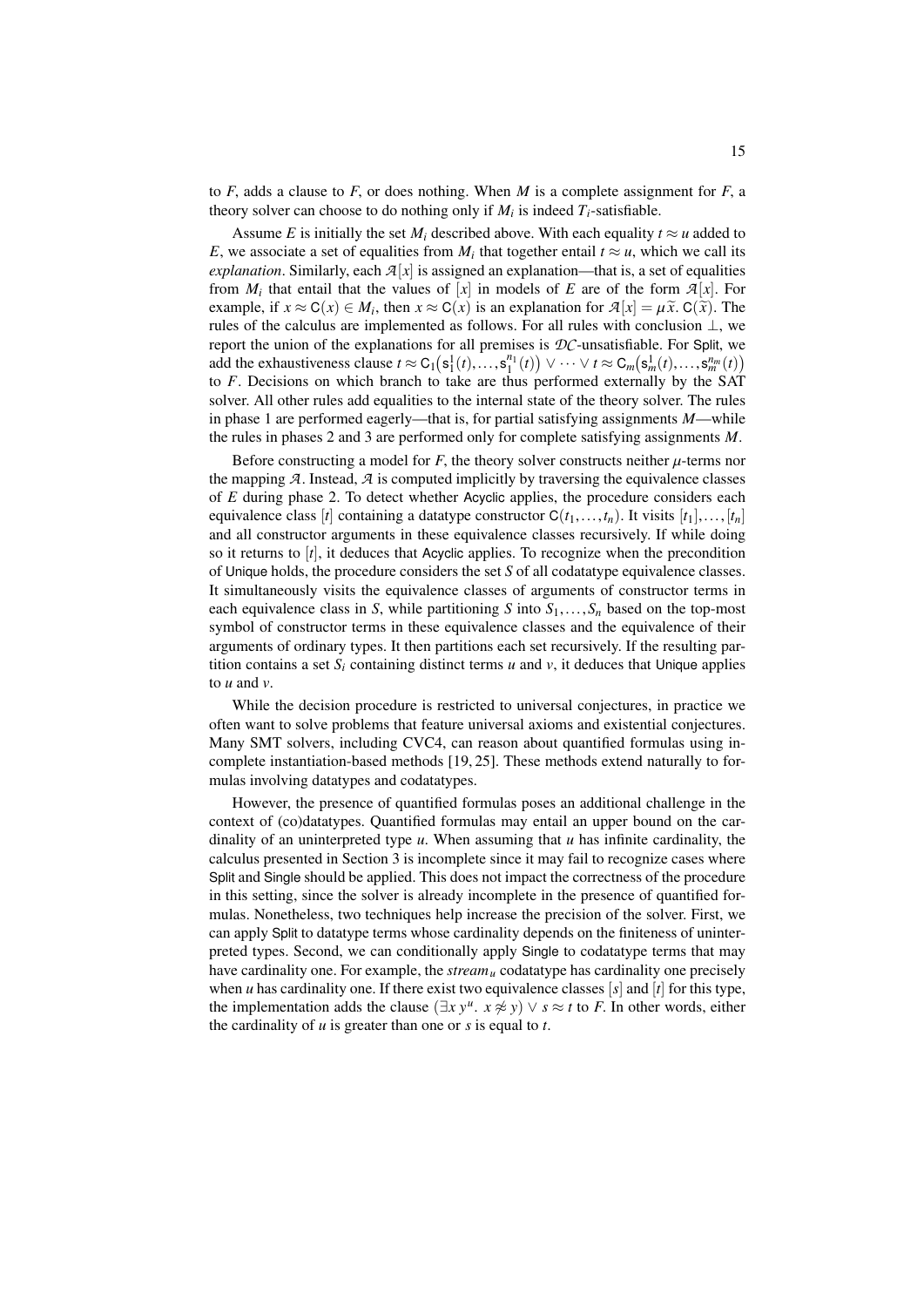The implementation of the decision procedure uses several optimizations following the lines of Barrett et al. [\[2\]](#page-17-0). We briefly mention the main ones. Discriminators are part of the signature and not abbreviations. This requires extending the decision procedure with several rules, which apply uniformly to datatypes and codatatypes. This approach often leads to better performance because it introduces terms less eagerly to  $\mathcal{T}(E)$ . Selectors are collapsed eagerly: If  $s_f^k(t) \in \mathcal{T}(E)$  and  $t = C_j(u_1, \ldots, u_n)$ , the solver directly adds  $s^k(t) \approx u$ , to E whereas the presented calculus would apply Split solver directly adds  $s_j^k(t) \approx u_k$  to *E*, whereas the presented calculus would apply Split and Inject before adding this equality. To reduce the number of unique literals considered by the calculus, we compute a normal form for literals as a preprocessing step. In particular, we replace  $u \approx t$  by  $t \approx u$  if t is smaller than u with respect to some term ordering, replace  $C_j(\bar{t}) \approx C_{j'}(\bar{u})$  with  $\perp$  when  $j \neq j'$ , replace all selector terms of the form  $s_j^k(C_j(t_1,...,t_n))$  by  $t_k$ , and replace occurrences of discriminators  $d_j(C_j(\bar{t}))$  by  $\top$ or  $\perp$  based on whether  $j = j'$ .

As Barrett et al. [\[2\]](#page-17-0) observed for their procedure, it is both theoretically and empirically beneficial to delay applications of Split as long as possible. Similarly, Acyclic and Unique are fairly expensive because they require traversing the equivalence classes, which is why they are part of phase 2.

### <span id="page-15-0"></span>5 Evaluation on Isabelle Problems

To evaluate the decision procedure, we generated benchmark problems from existing Isabelle formalizations using Sledgehammer [\[3\]](#page-17-3). We included all the theory files from the Isabelle distribution (Distro, 879 goals) and the *Archive of Formal Proofs* (AFP, 2974 goals) [\[13\]](#page-17-12) that define codatatypes falling within the supported fragment. We added two unpublished theories about Bird and Stern–Brocot trees by Peter Gammie and Andreas Lochbihler (G&L, 317 goals). To exercise the datatype support, theories about lists and trees were added to the first two benchmark sets. The theories were se-lected before conducting any experiments. The experimental data are available online.<sup>[1](#page-15-1)</sup>

For each goal in each theory, Sledgehammer selected about 16 lemmas, which were monomorphized and translated to SMT-LIB 2 along with the goal. The resulting problem was given to the development version of CVC4 and to Z3 4.3.2 for comparison, each running for up to 60 s on the StarExec cluster [\[27\]](#page-18-15). Problems not involving any (co)datatypes were left out. Due to the lack of machinery for reconstructing inferences about (co)datatypes in Isabelle, the solvers are trusted as oracles.

The development version of CVC4 was run on each problem several times, with the support for datatypes and codatatypes either enabled or disabled. The contributions of the acyclicity and uniqueness rules were also measured. Even when the decision procedure is disabled, the problems may contain basic lemmas about constructors and selectors, allowing some (co)datatype reasoning.

The results are summarized in Table [1.](#page-16-0) The decision procedure makes a difference across all three benchmark suites. It accounts for an overall success rate increase of over 5%, which is quite significant. The raw evaluation data also suggest that the theoretically stronger decision procedures almost completely subsume the weaker ones in

<span id="page-15-1"></span><sup>1</sup> <http://lara.epfl.ch/~reynolds/CADE2015-cdt/>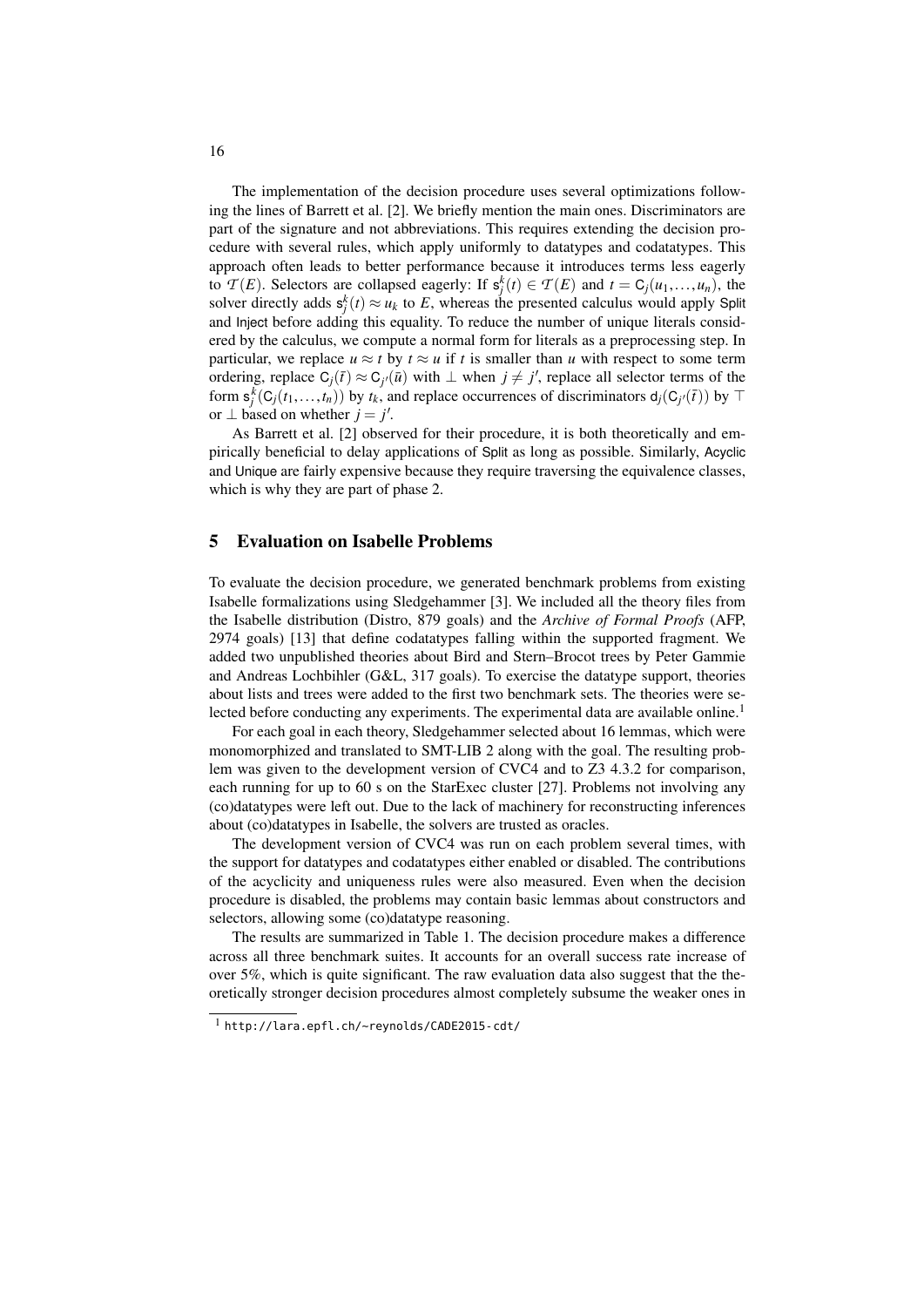|                            | Distro           |          | <b>AFP</b>       |     | G&L              |                          | Overall          |                |
|----------------------------|------------------|----------|------------------|-----|------------------|--------------------------|------------------|----------------|
|                            | CVC <sub>4</sub> | 73       | CVC <sub>4</sub> | Z3  | CVC <sub>4</sub> | Z3                       | CVC <sub>4</sub> | Z3             |
| No (co)datatypes           | 221              | 209      | 775              | 777 | 52               | 51                       | 1048             | 1037           |
| Datatypes without Acyclic  | 227              | L.       | 780              |     | 52               | $\overline{\phantom{0}}$ | 1059             |                |
| Full datatypes             | 227              | 213      | 786              | 791 | 52.              | 51                       | 1065             | 1055           |
| Codatatypes without Unique | 222              | $\equiv$ | 804              |     | 56               | $\equiv$                 | 1082             |                |
| Full codatatypes           | 223              | $\equiv$ | 804              |     | 59               |                          | 1086             | $\overline{a}$ |
| Full (co)datatypes         | 229              |          | 815              |     | 59               |                          | 1103             |                |

<span id="page-16-0"></span>Table 1. Number of solved goals for the three benchmark suites

practice: We encountered only one goal (out of 4170) that was solved by a configuration of CVC4 and unsolved by a configuration of CVC4 with more features enabled.

Moreover, every aspect of the procedure, including the more expensive rules, makes a contribution. Three proofs were found thanks to the acyclicity rule and four required uniqueness. Among the latter, three are simple proofs of the form by *coinduction auto* in Isabelle [\[4\]](#page-17-13). The fourth proof, by Gammie and Lochbihler, is more elaborate:

```
lemma num\_mod\_den\_unique: x = Node0 num x \implies x = num\_mod\_denproof (coinduction arbitrary: x rule: tree.coinduct_strong)
  case (Eq_tree x) show ?case
    by (subst (1 2 3 4) Eq_tree) (simp add: eqTrueI[OF Eq_tree])
qed
```
where num\_mod\_den is defined as num\_mod\_den = Node 0 num num\_mod\_den.

## 6 Conclusion

We introduced a decision procedure for the universal theory of datatypes and codatatypes. Our main contribution has been the support for codatatypes. Both the metatheory and the implementation in CVC4 rely on  $\mu$ -terms to represent cyclic values. Although this aspect is primarily motivated by codatatypes, it enables a uniform account of datatypes and codatatypes—in particular, the acyclicity rule for datatypes exploits  $\mu$ -terms to detect cycles. The empirical results on Isabelle benchmarks confirm that CVC4's new capabilities improve the state of the art.

This work is part of a wider program that aims at enriching automatic provers with high-level features and at reducing the gap between automatic and interactive theorem proving. As future work, it would be useful to implement proof reconstruction for (co)datatype inferences in Isabelle. CVC4's finite model finding capabilities [\[24\]](#page-18-4) could also be interfaced for generating counterexamples in proof assistants; in this context, the acyclicity and uniqueness rules are crucial to exclude spurious countermodels. Finally, it might be worthwhile to extend SMT solvers with dedicated support for (co)recursion.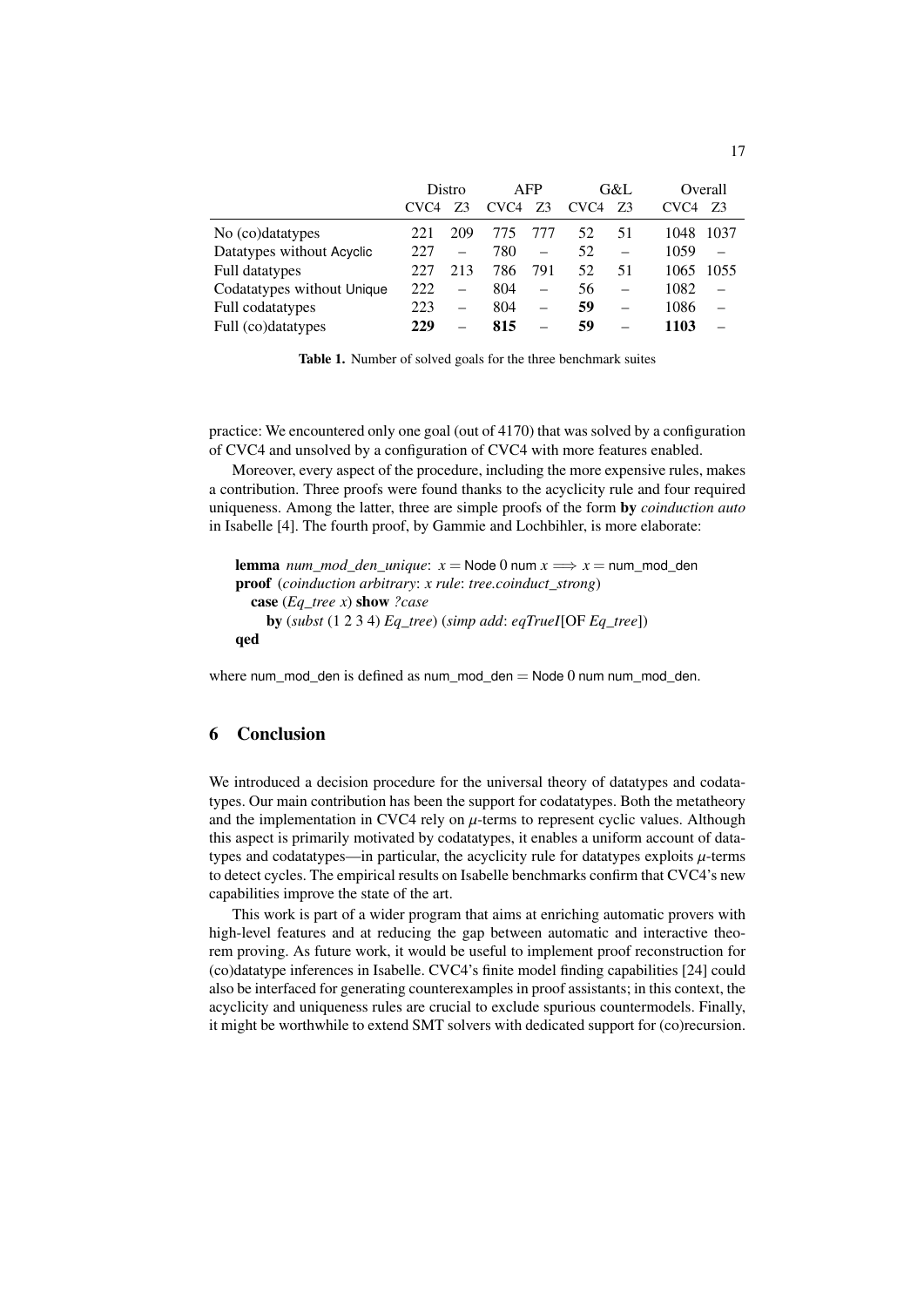*Acknowledgment.* We owe a great debt to the development team of CVC4, including Clark Barrett and Cesare Tinelli, and in particular Morgan Deters, who jointly with the first author developed the initial version of the theory solver for datatypes in CVC4. Our present and former bosses, Viktor Kuncak, Stephan Merz, Tobias Nipkow, Cesare Tinelli, and Christoph Weidenbach, have either encouraged the research on codatatypes or at least benevolently tolerated it, both of which we are thankful for. Peter Gammie and Andreas Lochbihler provided useful benchmarks. Andrei Popescu helped clarify our thoughts regarding codatatypes and indicated related work. Dmitriy Traytel took part in discussions about degenerate codatatypes. Pascal Fontaine, Andreas Lochbihler, Andrei Popescu, Christophe Ringeissen, Mark Summerfield, Dmitriy Traytel, and the anonymous reviewers suggested many textual improvements. The second author's research was partially supported by the Deutsche Forschungsgemeinschaft project "Den Hammer härten" (grant NI 491/14-1) and the Inria technological development action "Contre-exemples Utilisables par Isabelle et Coq" (CUIC).

### References

- <span id="page-17-2"></span>[1] Barrett, C., Conway, C.L., Deters, M., Hadarean, L., Jovanovic, D., King, T., Reynolds, A., Tinelli, C.: CVC4. In: Gopalakrishnan, G., Qadeer, S. (eds.) CAV 2011. LNCS, vol. 6806, pp. 171–177. Springer, Heidelberg (2011)
- <span id="page-17-0"></span>[2] Barrett, C., Shikanian, I., Tinelli, C.: An abstract decision procedure for satisfiability in the theory of inductive data types. J. Satisf. Boolean Model. Comput. 3, 21–46 (2007)
- <span id="page-17-3"></span>[3] Blanchette, J.C., Böhme, S., Paulson, L.C.: Extending Sledgehammer with SMT solvers. J. Autom. Reasoning 51(1), 109–128 (2013)
- <span id="page-17-13"></span>[4] Blanchette, J.C., Hölzl, J., Lochbihler, A., Panny, L., Popescu, A., Traytel, D.: Truly modular (co)datatypes for Isabelle/HOL. In: Klein, G., Gamboa, R. (eds.) ITP 2014. LNCS, vol. 8558, pp. 93–110. Springer, Heidelberg (2014)
- <span id="page-17-5"></span>[5] Blanchette, J.C., Nipkow, T.: Nitpick: A counterexample generator for higher-order logic based on a relational model finder. In: Kaufmann, M., Paulson, L.C. (eds.) ITP 2010. LNCS, vol. 6172, pp. 131–146. Springer, Heidelberg (2010)
- <span id="page-17-1"></span>[6] Blanchette, J.C., Popescu, A., Traytel, D.: Witnessing (co)datatypes. In: Vitek, J. (ed.) ESOP 2015. LNCS, vol. 9032, pp. 359–382. Springer, Heidelberg (2015)
- <span id="page-17-6"></span>[7] Carayol, A., Morvan, C.: On rational trees. In: Ésik, Z. (ed.) CSL 2006. LNCS, vol. 4207, pp. 225–239. Springer, Heidelberg (2006)
- <span id="page-17-7"></span>[8] Djelloul, K., Dao, T., Frühwirth, T.W.: Theory of finite or infinite trees revisited. Theor. Pract. Log. Prog. 8(4), 431–489 (2008)
- <span id="page-17-8"></span>[9] Endrullis, J., Grabmayer, C., Klop, J.W., van Oostrom, V.: On equal µ-terms. Theor. Comput. Sci. 412(28), 3175–3202 (2011)
- <span id="page-17-10"></span>[10] Ganzinger, H., Hagen, G., Nieuwenhuis, R., Oliveras, A., Tinelli, C.: DPLL(*T*): Fast decision procedures. In: Alur, R., Peled, D. (eds.) CAV 2004. LNCS, vol. 3114, pp. 175–188. Springer, Heidelberg (2004)
- <span id="page-17-11"></span>[11] Jovanovic, D., Barrett, C.: Sharing is caring: Combination of theories. In: Tinelli, C., ´ Sofronie-Stokkermans, V. (eds.) FroCoS 2011. LNCS, vol. 6989, pp. 195–210. Springer, Heidelberg (2011)
- <span id="page-17-4"></span>[12] Kersani, A., Peltier, N.: Combining superposition and induction: A practical realization. In: Fontaine, P., Ringeissen, C., Schmidt, R.A. (eds.) FroCoS 2013. LNCS, vol. 8152, pp. 7–22. Springer, Heidelberg (2013)
- <span id="page-17-12"></span>[13] Klein, G., Nipkow, T., Paulson, L. (eds.): Archive of Formal Proofs. <http://afp.sf.net/>
- <span id="page-17-9"></span>[14] Kozen, D.: Results on the propositional  $\mu$ -calculus. Theor. Comput. Sci. 27, 333–354 (1983)